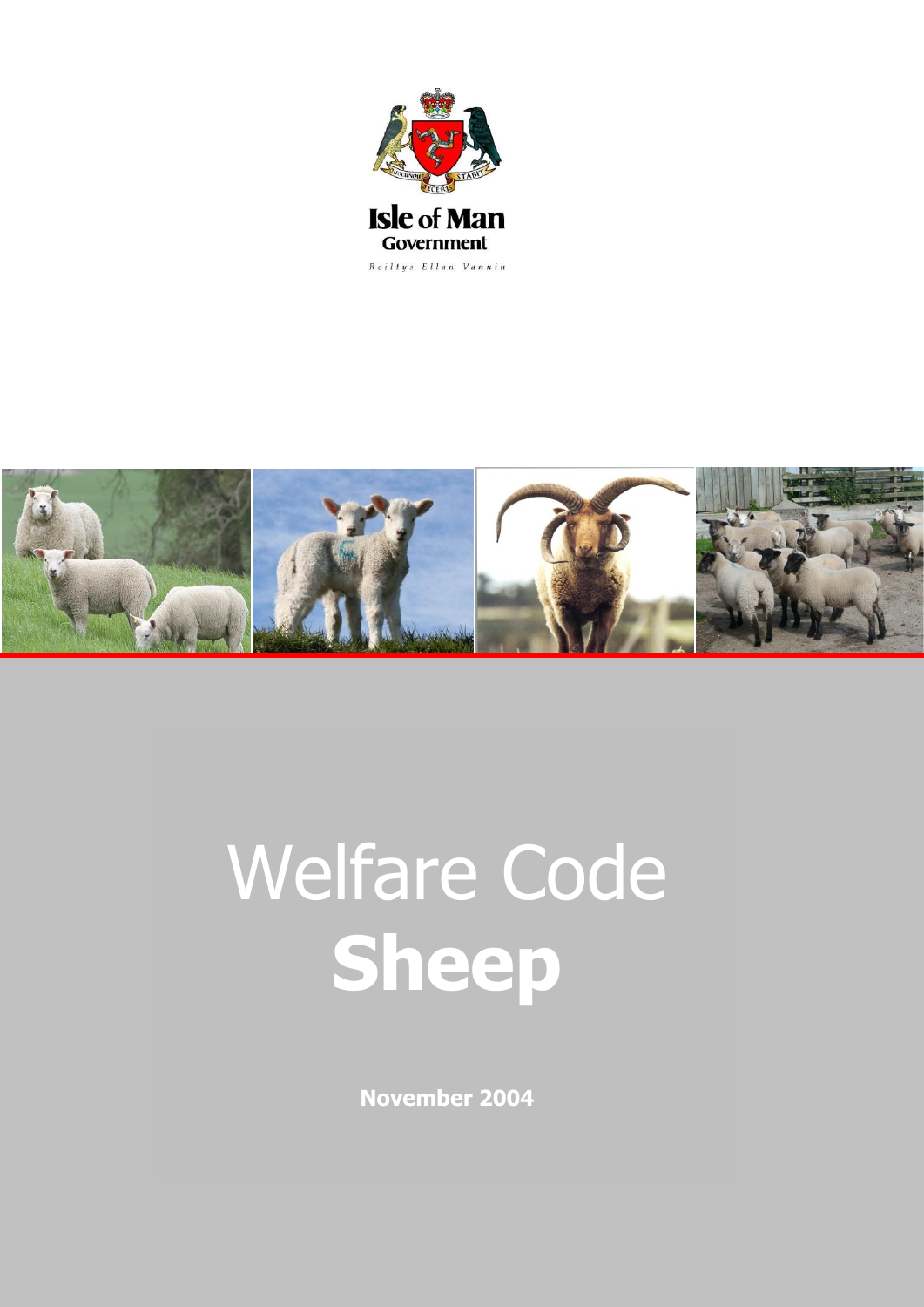# **Contents**

| Electro-immobilisation, vasectomy and electro-ejaculation  16 |  |
|---------------------------------------------------------------|--|
|                                                               |  |
|                                                               |  |
|                                                               |  |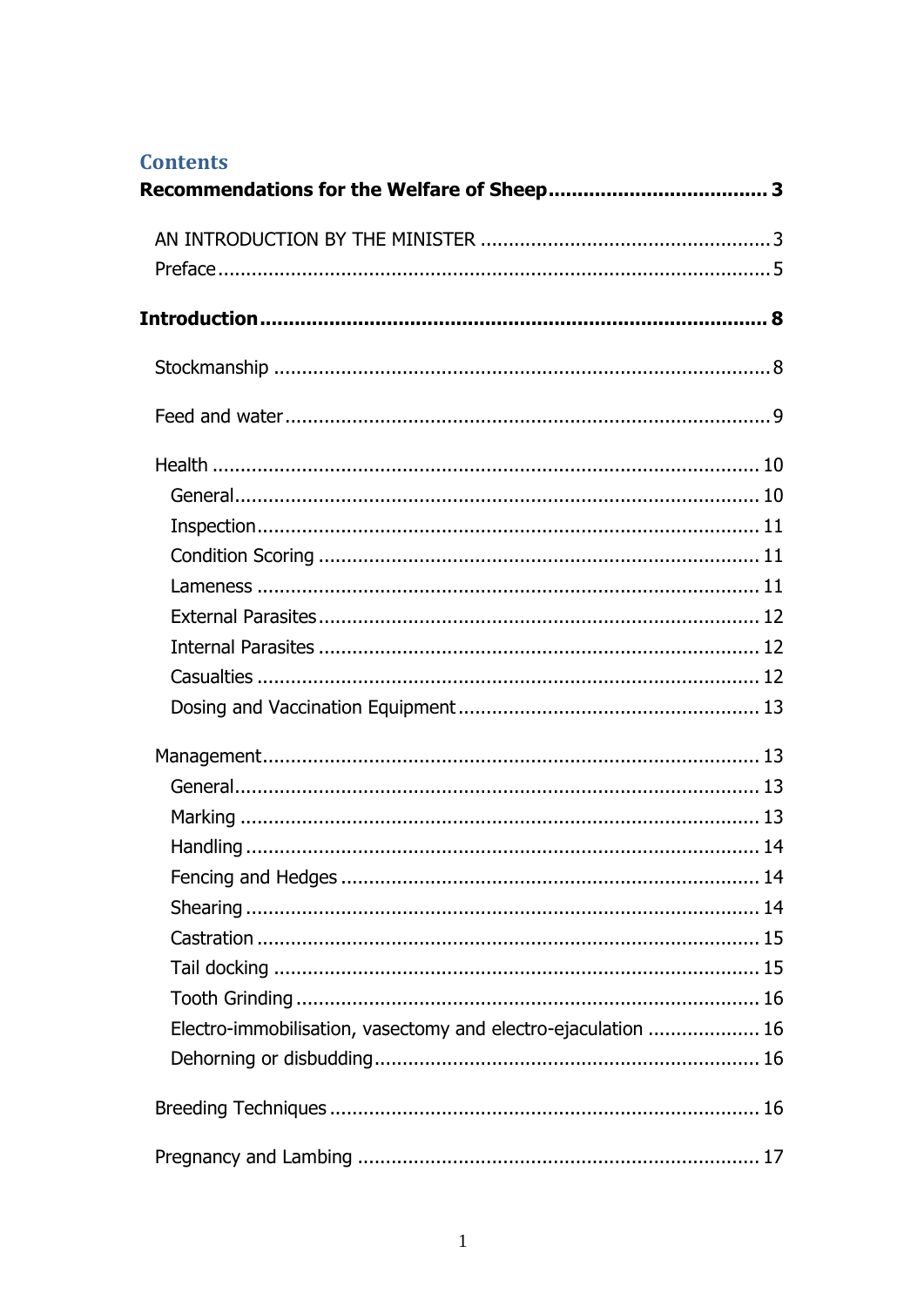| Publications related to sheep welfare available from DEFRA  25 |  |
|----------------------------------------------------------------|--|
|                                                                |  |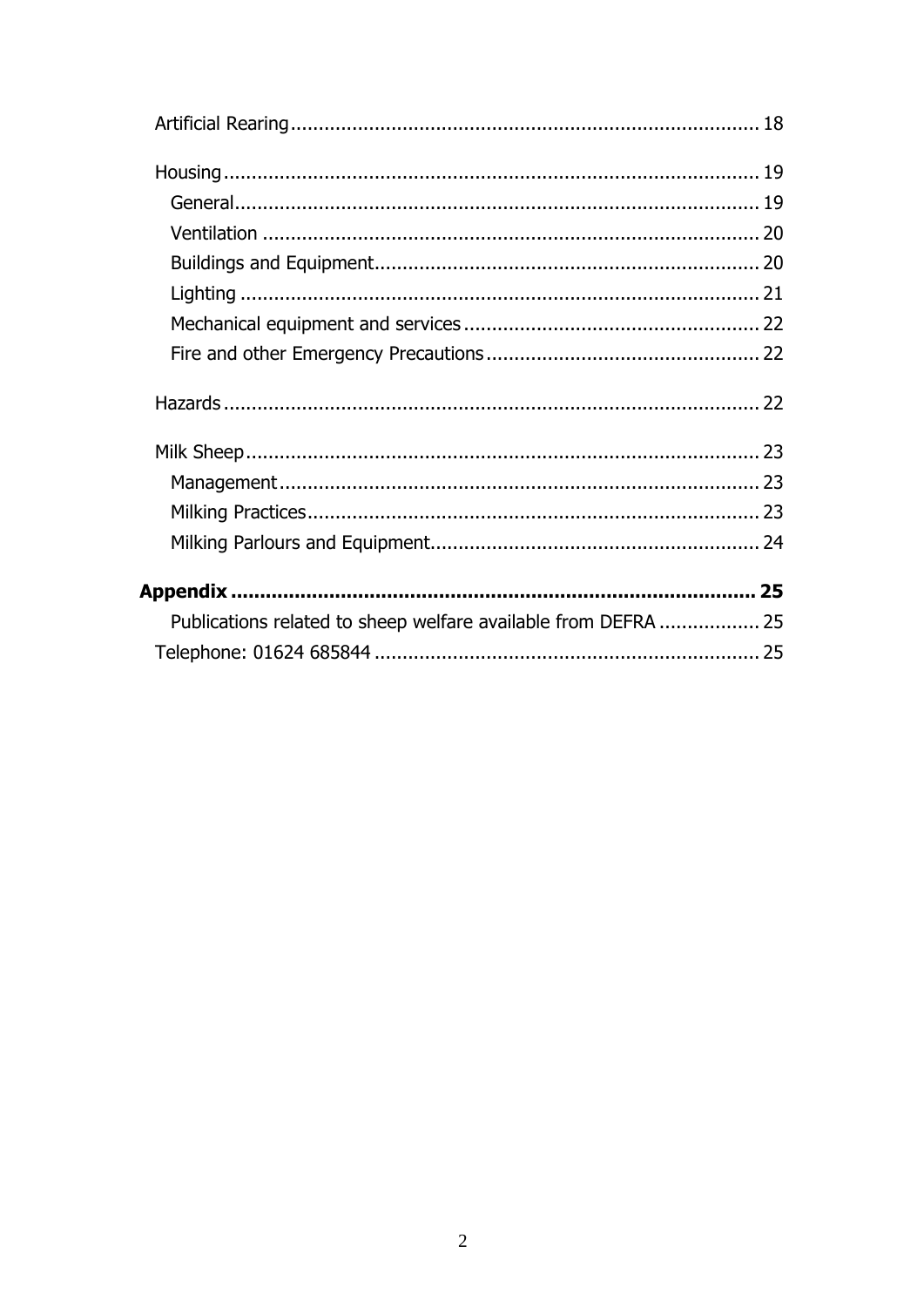# <span id="page-3-0"></span>**Recommendations for the Welfare of Sheep**

# <span id="page-3-1"></span>**AN INTRODUCTION BY THE MINISTER**

The Department of Environment, Food and Agriculture is introducing a new Welfare Code for sheep, based on the **Five Freedoms**. This Welfare Code is the first to be updated in an ongoing programme. The Code has been produced after consultation with all interested organisations, and will assist in the production of quality livestock under farm assured schemes.

The **Five Freedoms** were developed by the Farm Animal Welfare Council. They form the foundation for assessing animal welfare within the agriculture industry and help to apply standards to safeguard animal welfare.

The Code, which was laid before Tynwald on the 18h January 2005, embodies the latest scientific advice and the best current husbandry practices and takes account of the **Five Freedoms**.

#### The **Five Freedoms** are –

#### **1. Freedom from hunger and thirst**

 by ready access to fresh water and a diet to maintain full health and vigour;

#### **2. Freedom from discomfort**

 by providing an appropriate environment including shelter and a comfortable resting area;

#### **3. Freedom from pain injury or disease**

• by prevention or by rapid diagnosis and treatment;

#### **4. Freedom to express most normal behaviour**

 by providing sufficient space, proper facilities and company of an animal's own kind;

#### **5. Freedom from fear and distress**

By ensuring conditions and treatment to avoid mental suffering.

In acknowledging these Five Freedoms, those people who care for livestock should demonstrate –

- caring and responsible planning and management;
- skilled, knowledgeable and conscientious stockmanship;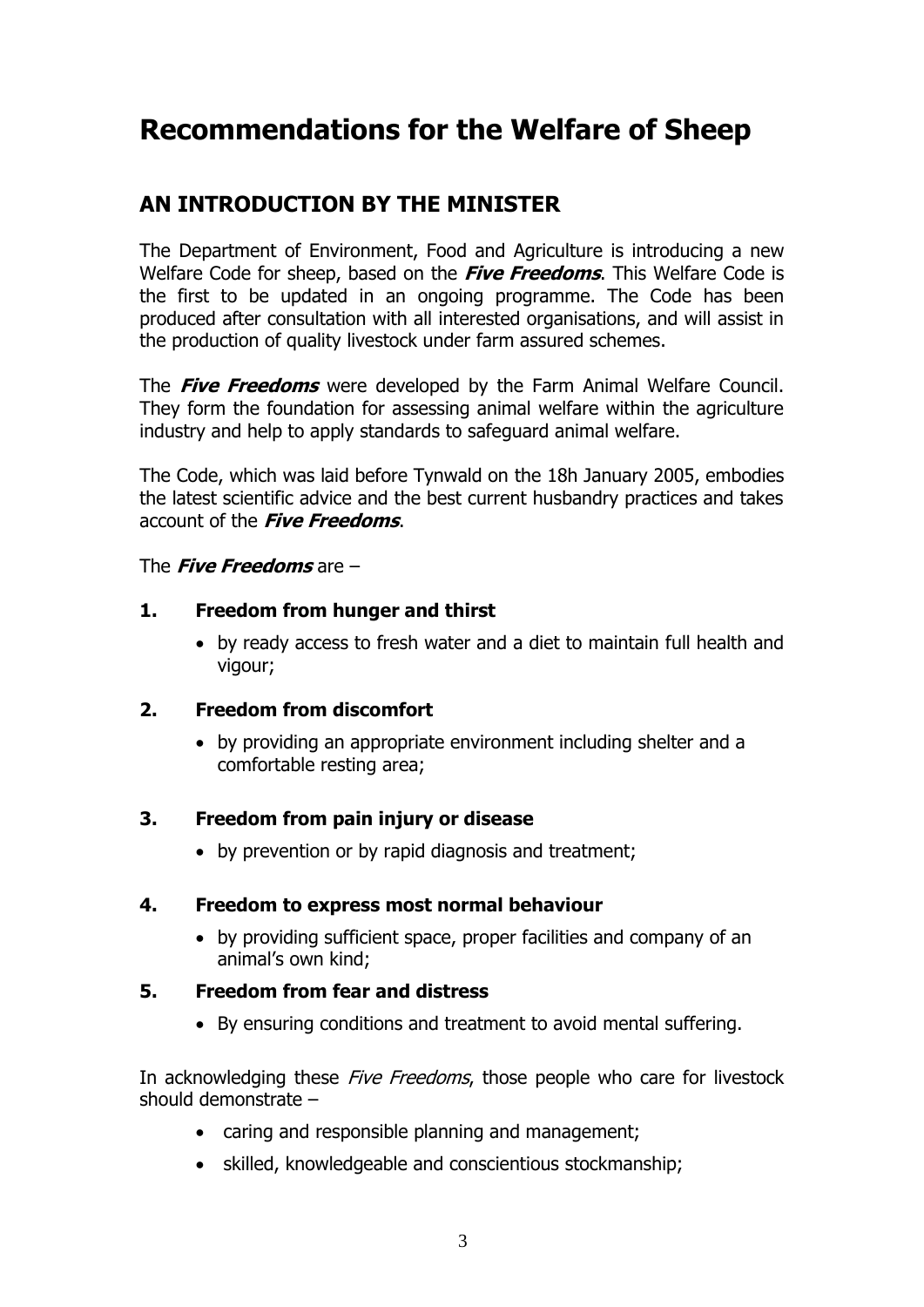- appropriate environmental design (for example, of the husbandry system);
- considerate handling and transport;
- Humane slaughter.

The Preface to the Code identifies good stockmanship as a key factor in farm animal welfare. The Department recognises that there are already high standards in the industry due to the hard work of farmers. This Code should be an essential tool to measure those standards by.

The Preface also explains the status of the Code in relation to the Island's legislation.

> R W Henderson Minister of Agriculture, Fisheries and Forestry

This Welfare Code was laid before Tynwald on the 18th January 2005.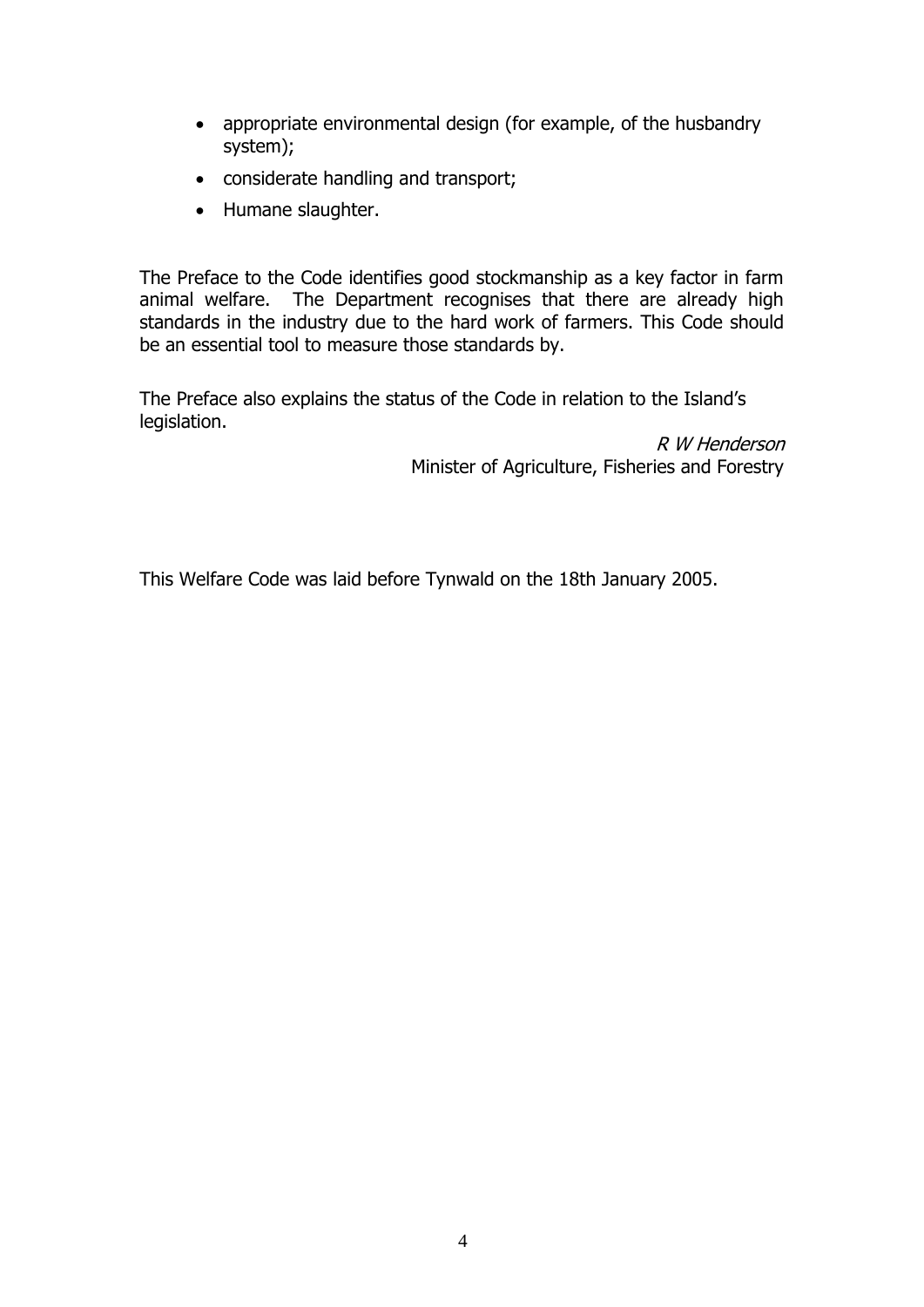# <span id="page-5-0"></span>**Preface**

This preface is not part of the Code, but is intended to explain its purpose and to indicate the broad considerations upon which it is based.

The Code, comprising paragraphs 1 to 138, was laid before Tynwald on the 18th January 2005. It has been prepared following consultation as required by section 30 of the Animal Health Act 1996 (Part III: Welfare of Livestock) which reads as follows –

The Department may, after consultation with such organisations as appear to it to be representative of interests substantially affected –

- prepare codes containing such recommendations with respect to the welfare of livestock for the time being situated on agricultural land or on or in any vehicle, container or moveable structure as it considers proper for the guidance of persons concerned with the livestock; and
- Revise any such code by revoking, varying, amending or adding to the provisions of the code in such manner as the Department thinks fit.

The following further extracts from the Animal Health Act 1996 and The Welfare of Farmed Animals Order 2002 explain the status of the Code in relation to the Island's legislation –

#### **Animal Health Act: section 28**

Any person who –

- causes unnecessary pain or unnecessary distress to any livestock which are under his control, or
- permits any such livestock to suffer any such pain or distress of which he knows or may reasonably be expected to know,

Shall be guilty of an offence under this Act.

#### **Animal Health Act: section 30(4)**

A failure on the part of any person to observe a provision of a code for the time being issued under this section shall not of itself render that person liable to proceedings of any kind; but such a failure on the part of any person may, in proceedings against him for an offence under section 28, be relied upon by the prosecution as tending to establish the guilt of the accused unless it is shown that he cannot reasonably be expected to have observed the provision in question within the period which has elapsed since that provision was first included in a code issued under this section.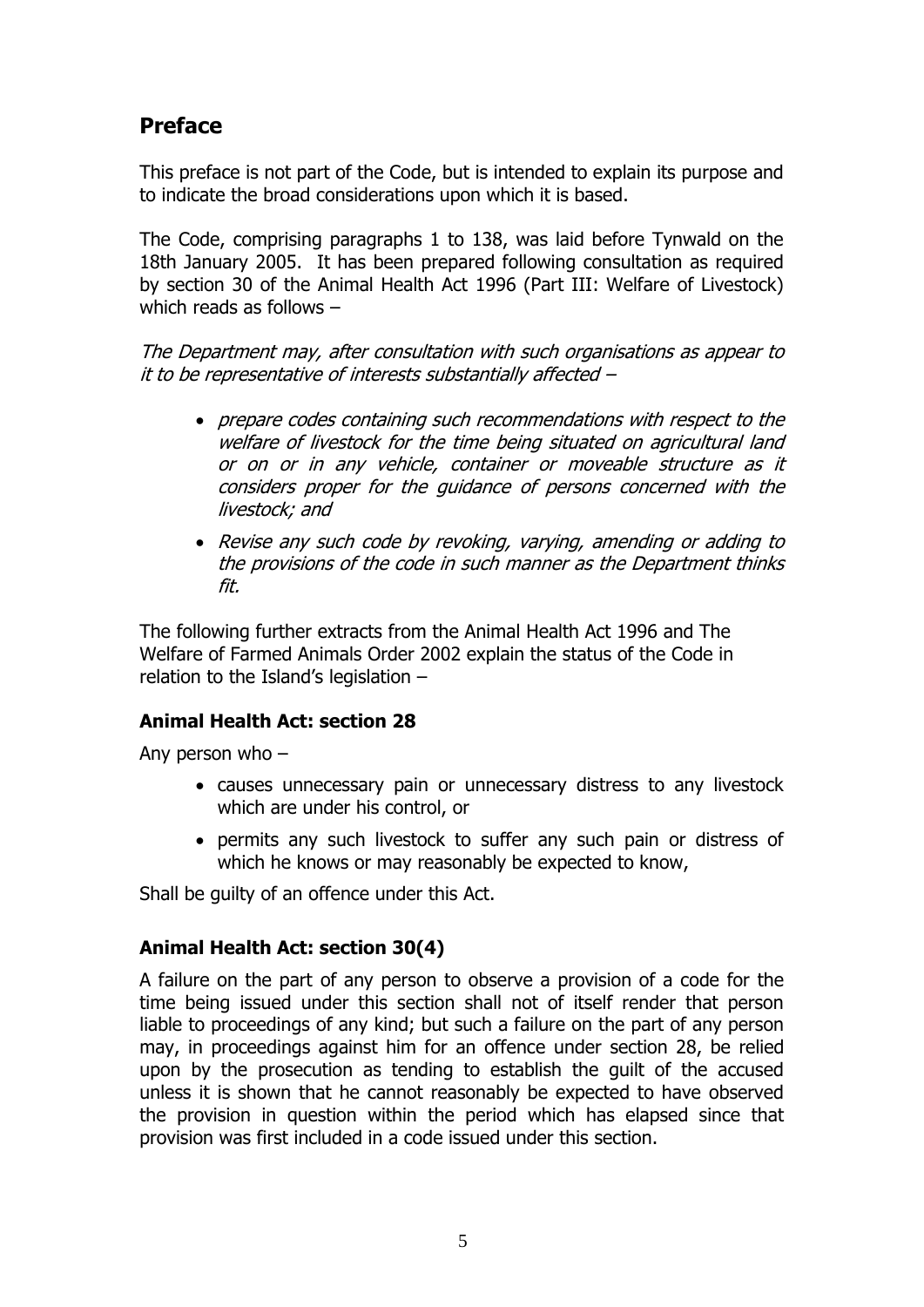### **The Welfare of Farmed Animals Order 2002, article 3(1)**

Owners and keepers of animals shall take all reasonable steps –

- to ensure the welfare of the animals under their care; and
- To ensure that the animals are not caused any unnecessary pain, suffering or injury.

#### **The Welfare of Farmed Animals Order 2002**, **article 10**

- 1. Any person who employs or engages a person to attend to animals shall ensure that the person attending to the animals –
	- a) is acquainted with the provisions of all relevant statutory welfare codes relating to the animals being attended to;
	- b) has access to a copy of those codes while he is attending to the animals; and
	- c) Has received instruction and guidance on those codes.
- 2. Any person who keeps animals, or who causes or knowingly permits animals to be kept, shall not attend to them unless he has access to all relevant statutory welfare codes relating to the animals while he is attending to them, and is acquainted with the provisions of those codes.

Nearly all livestock husbandry systems impose restrictions on the stock and, if care is not taken, some of these can cause an unacceptable degree of discomfort or distress by preventing the animals from fulfilling their basic needs. Provisions meeting these needs, and others which must be considered, include –

- comfort and shelter;
- readily accessible fresh water and a diet to maintain the animals in full health and vigour;
- freedom of movement;
- the company of other animals, particularly of like kind;
- the opportunity to exercise most normal patterns of behaviour;
- light during the hours of daylight, and lighting readily available to enable the animals to be inspected at any time;
- flooring which neither harms the animals, nor causes undue strain;
- the prevention, or rapid diagnosis and treatment of vice, injury, parasitic infestation and disease;
- the avoidance of unnecessary mutilation;
- Emergency arrangements to cover outbreaks of fire, the breakdown of essential mechanical services and the disruption of supplies.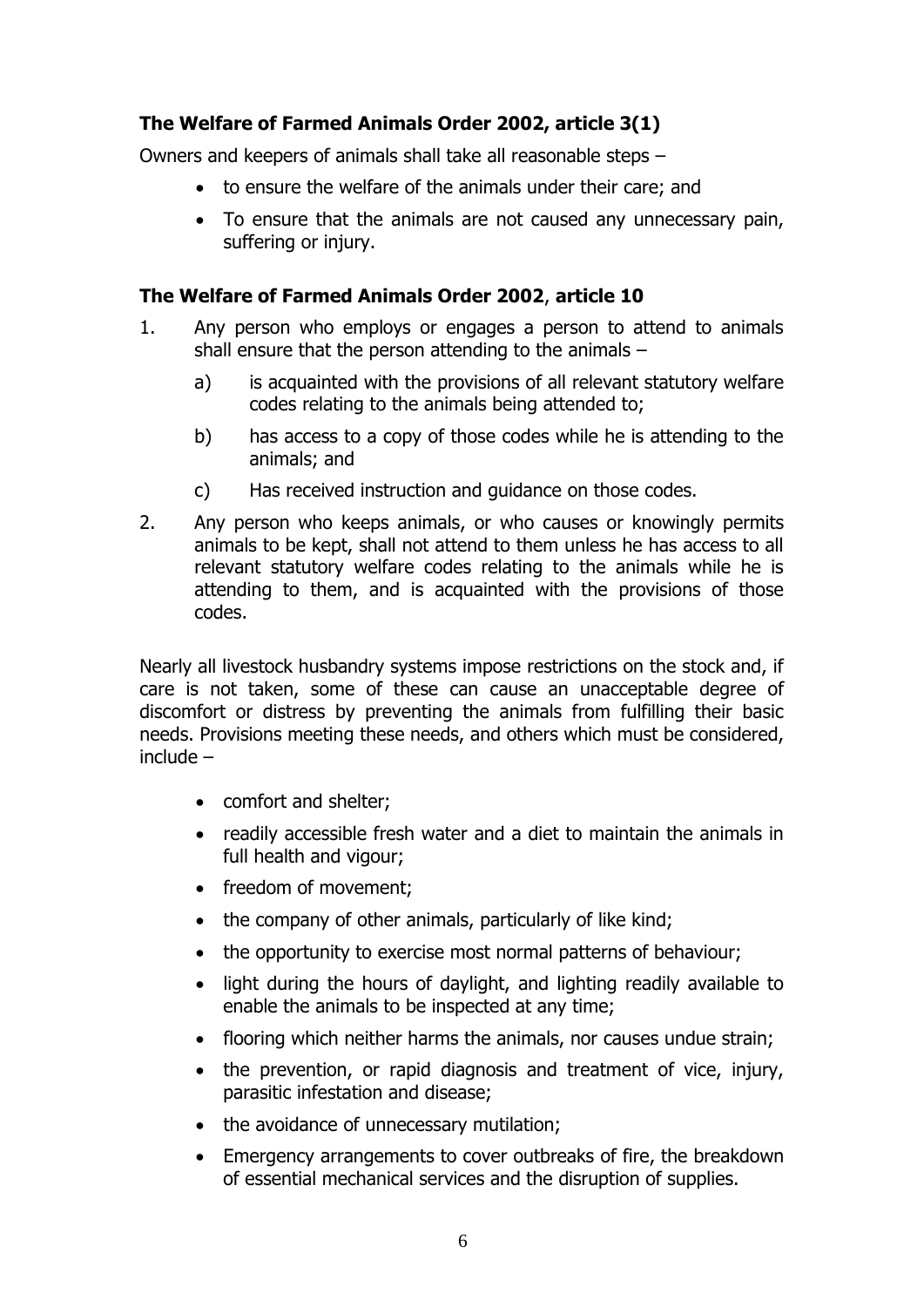The basic requirements for the welfare of livestock are a husbandry system appropriate to the health and, so far as practicable, the behavioural needs of the animals and a high standard of stockmanship.

The recommendations which follow are designed to help stockmen, particularly those who are young or inexperienced, to attain the required standards. The part that training has to play in the development of the stockman's awareness of welfare requirements cannot be overstressed. Detailed advice on the application of the Code in individual circumstances is readily available through the DAFF Field Staff and in advisory publications, some of which are listed at the end of this Code.

The legislation quoted in the document is not part of the Code but is intended to highlight the relevant legal requirements. The law quoted is that in force on the date of publication.

Any reference in this Code to advisory publications is for information only and does not form part of this Code.

Certain aspects of livestock husbandry can present hazards to the health and safety of the stockman. Advice on these matters is available from the Department of Local Government and the Environment, Health and Safety Section.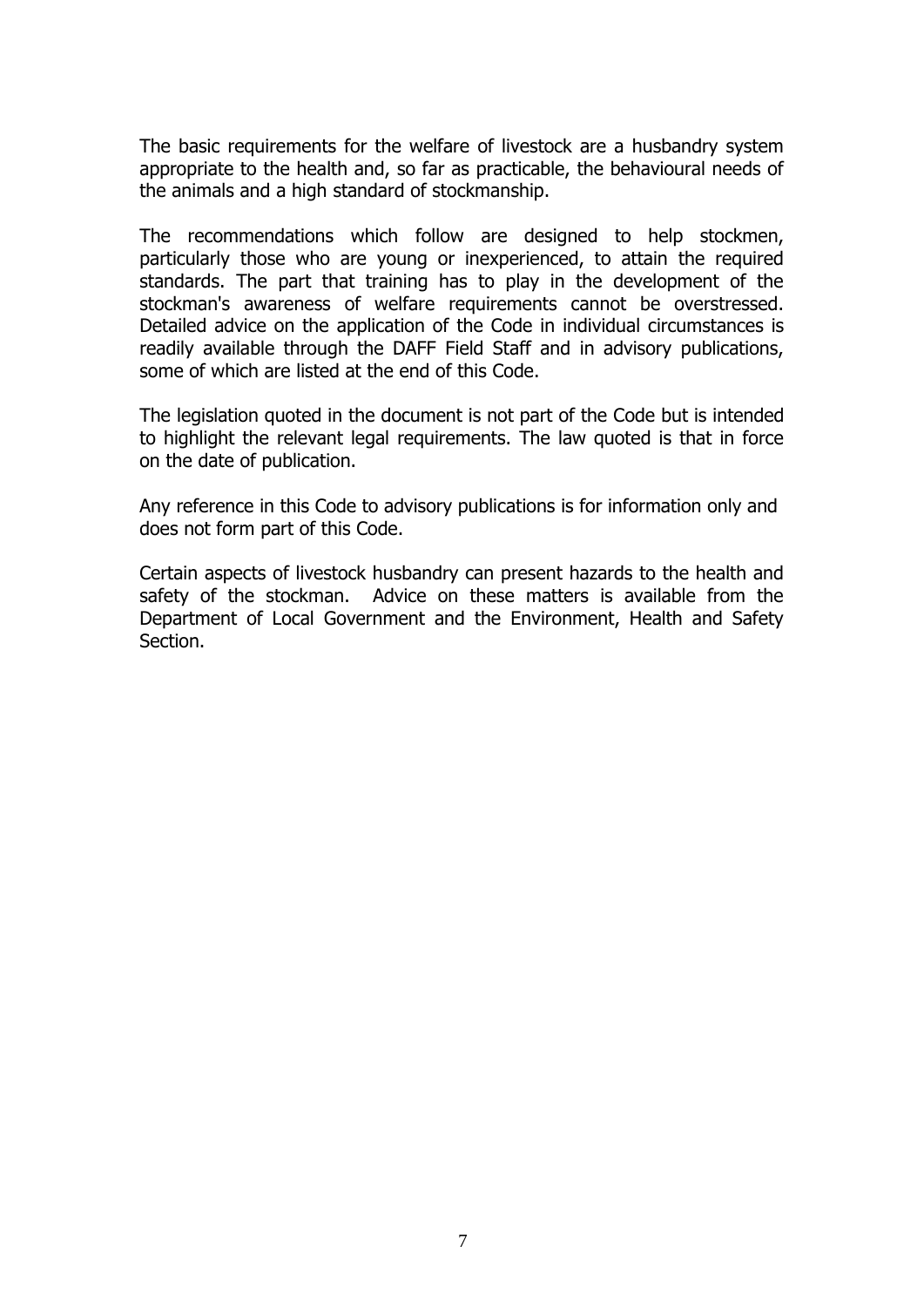# <span id="page-8-0"></span>**Introduction**

- 1. In this Code the word 'sheep' refers to all ovine stock, and an animal under six months of age is considered to be a lamb.
- 2. The recommendations are relevant to sheep under all husbandry systems. Following them will help to ensure that the welfare of stock is safeguarded.
- 3. The number and type of sheep kept and the stocking rate and/or housing density should depend on the suitability of the environment, the capacity of the farm, the competence of the shepherd and the time available to carry out his or her duties. Good stockmanship is of paramount importance in all systems of sheep production.
- 4. The relevant animal welfare legislation applies to owners as well as to any person looking after sheep on their behalf, wherever the sheep are located. A written contract can be of value in ensuring that all parties are clear about their responsibilities in respect of welfare. However, the obligations imposed by law will still apply.
- 5. If any change in breed or type is contemplated, particularly if farming in difficult, extensive conditions, replacement should only be with a breed or type of sheep that is suitable for the location. For example, on hill farms, sheep should be sufficiently hardy and not prone to suffer as a result of extremes of climate.

# <span id="page-8-1"></span>**Stockmanship**

- 6. The most significant single influence on the welfare of any flock is the shepherd, who should develop and carry out an effective routine for continuing care.
- 7. All shepherds should be aware of the welfare needs of their sheep and be capable of safeguarding them under all foreseeable conditions before being given responsibility for a flock. This requires the acquisition of specific stockmanship skills. These may be developed on-farm, working with an experienced person, or by following a course offered by a suitable training organisation. Wherever possible, the training should be of a type which leads to formal recognition of competence.
- 8. Shepherds should know the signs of good health in sheep. These include general alertness, free movement, active feeding and rumination, and absence of lameness, visible wounds, abscesses or injuries.
- 9. Shepherds should also know the signs which indicate ill health in sheep. These include listlessness, abnormal posture and behaviour, lameness, scouring, absence of cudding, persistent coughing or panting, scratching and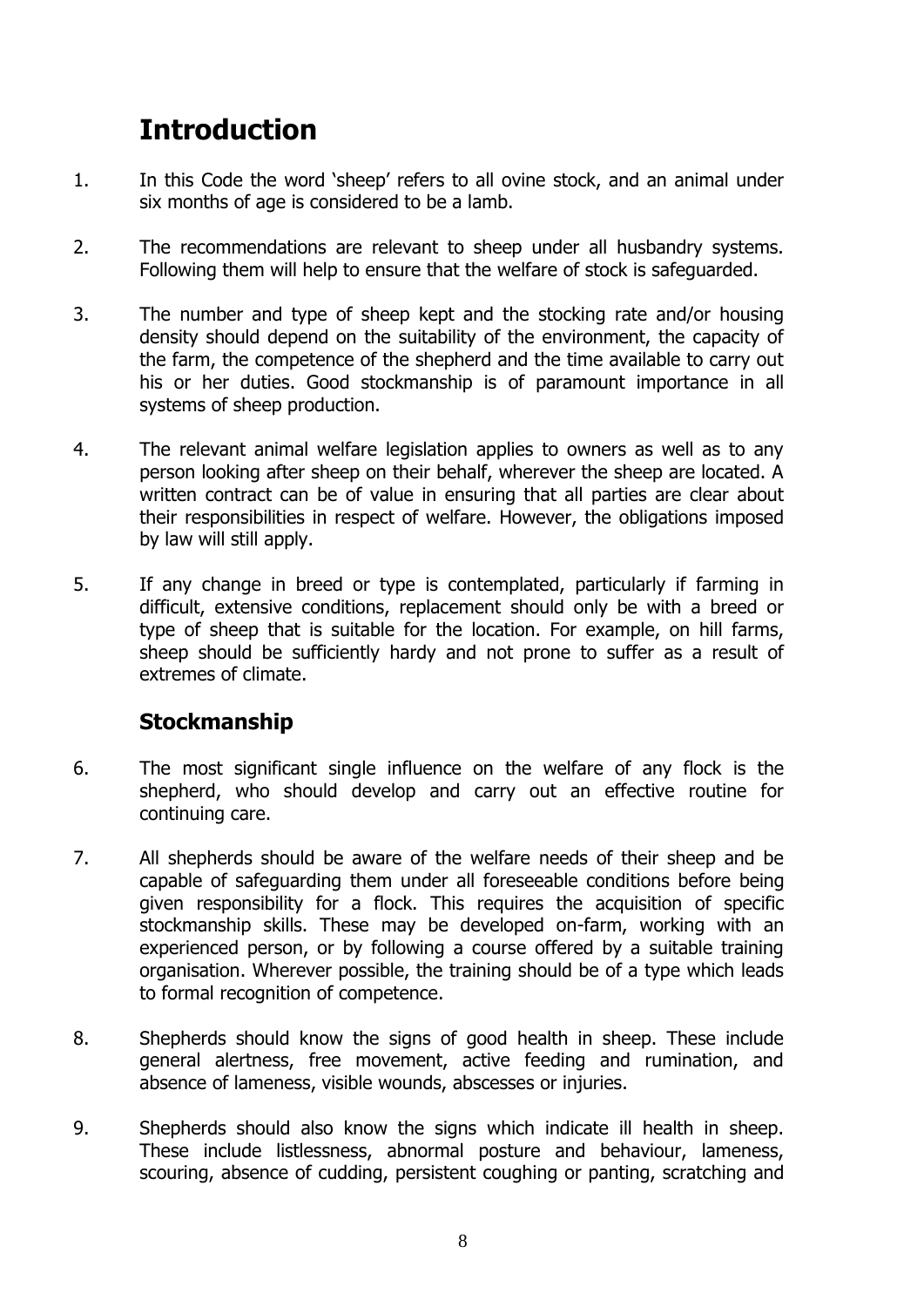frequent rubbing, rapid loss of body condition, excessive wool loss, sudden fall in milk yield and, in some circumstances, being apart from the flock.

- 10. The capabilities of the shepherd or shepherds in charge of the sheep are a significant factor in determining the size of a flock. The flock size should not be increased, nor should a unit be set up, unless the shepherds have the skills necessary to safeguard the welfare of every animal in their charge.
- 11. It is important for a farmer to ensure that enough time is available within the shepherd's normal work routine for the flock to be properly inspected and for any necessary remedial action to be taken.
- 12. It may be necessary to engage extra help such as experienced, competent contractors to provide extra assistance during busy periods such as lambing, shearing, routine dipping and other disease prevention treatments; or when regular staff are unavailable due to holiday or sickness.

## <span id="page-9-0"></span>**Feed and water**

- 13. The law requires that sheep should have access to suitable feed in sufficient quantity and sufficient fresh, clean water each day. Ideally, water should be available at all times and most particularly during lactation. It is not acceptable to rely on the water content of feedstuffs, including roots.
- 14. The law requires that the diet of sheep should always be adequate to maintain full health and vigour. Sudden changes in the type and quantity of feed should be avoided.
- 15. Sheep should be provided with fresh feed, and any which is stale or contaminated should be removed from troughs before more is added. Feed should be palatable and of good quality. It is especially important to dispose of silage which has deteriorated in storage or in the feed trough.
- 16. Systems involving the use of high intakes of cereal-based diets require a gradual introductory feeding period, during which sufficient roughage or a suitable high-fibre concentrate should also be fed. Care should be taken to prevent individual sheep from gorging by ensuring that there is plenty of trough space available to the flock. In such systems, mineral mixtures should be specifically designed to avoid urinary problems in male animals.
- 17. Certain substances, in particular copper, can be harmful to sheep. Compound feeds or mineral preparations which have been prepared for other species should be avoided unless the composition can be assessed as suitable for sheep. Shepherds should be aware of breed variations in susceptibility to copper poisoning.
- 18. Sheep farmers and shepherds should consider the state of the flock's dentition when culling. Sheep with poor teeth should preferably be culled. If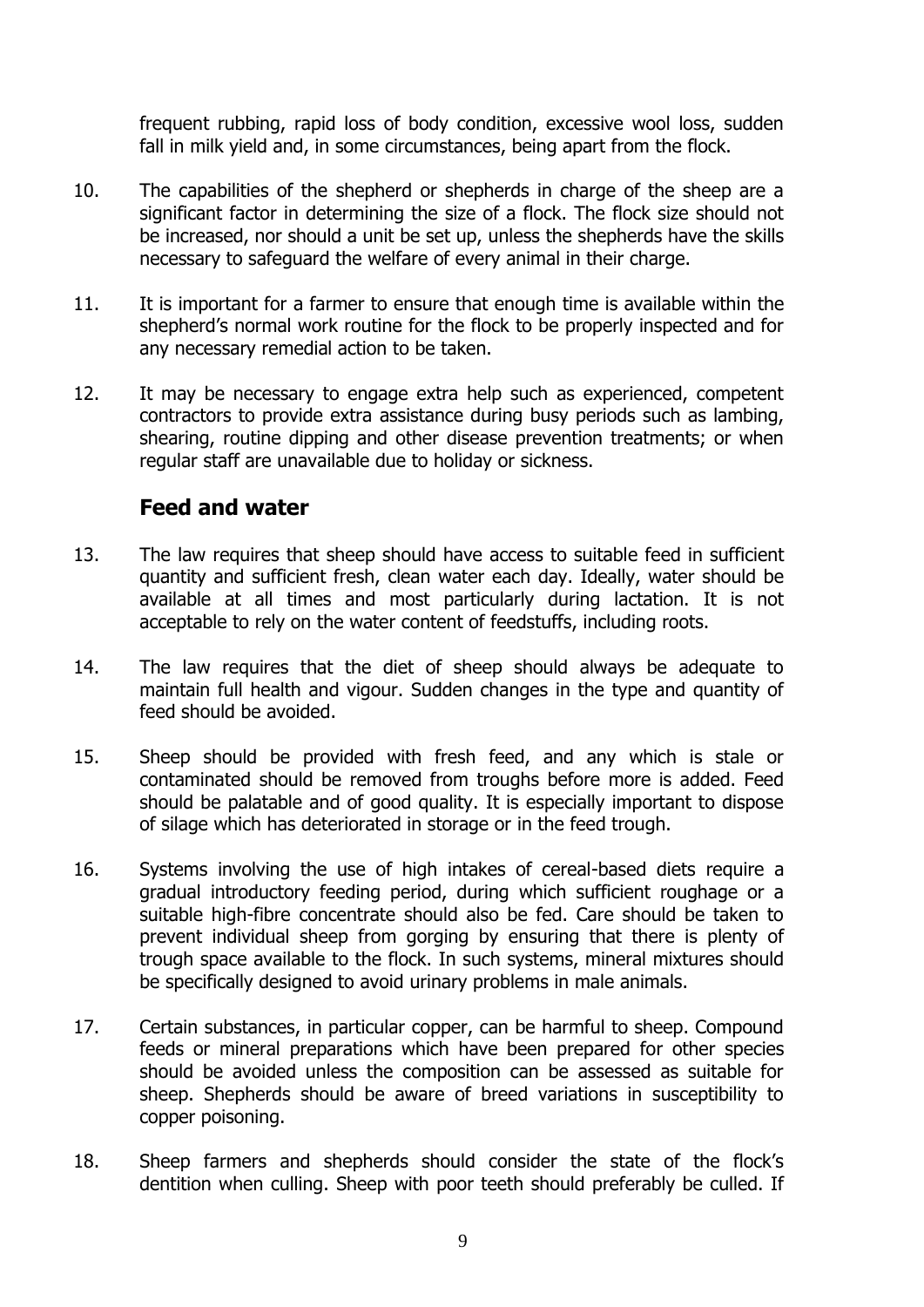the sheep are to be retained, they should be provided with food which they can eat without difficulty and their body condition should be carefully monitored.

19. Arrangements should be made in advance to ensure that adequate supplies of suitable feed and water can be made available to sheep in emergencies, such as severe winter storms or summer drought.

# <span id="page-10-0"></span>**Health**

## <span id="page-10-1"></span>**General**

- 20. Shepherds should be experienced or trained and be competent across the range of health and welfare skills – which should include vaccination, drenching, prevention of foot rot and treatment of lame sheep, prevention and treatment of internal and external parasites including scab and fly strike, tail docking and castration. It is particularly important that shepherds have competence in the skills required at lambing time.
- 21. A written health and welfare programme for all animals should be prepared for each flock. This should cover the yearly production cycle. It should be developed with appropriate veterinary and technical advice, and reviewed and updated annually. The programme should include sufficient records to assess the basic output of the flock and should address, as a minimum, vaccination policy and timing, control of external and internal parasites, and foot care. Pasture management should form an integral part of disease control and especially so in the case of internal parasites and foot rot, where total reliance on drugs is best avoided.
- 22. Particular attention should be paid to sheep, including rams, which are to be introduced into an established flock, since diseases can easily be spread. Such sheep should be segregated for at least four weeks and inspected and treated, if necessary, for diseases such as sheep scab or foot rot. Newly introduced ewes should again be segregated for about four weeks before lambing and lambed separately, preferably after the main flock, to avoid the introduction of infectious abortion agents at this time.
- 23. Before introduction of rams to a flock at tupping time, ewes should be checked for fitness (especially for lameness, teeth, udders and body condition) and any ewe which is substandard should be culled, together with any known to have suffered reproductive problems in previous seasons. This is particularly important for animals expected to live under harsh conditions. Rams should also be checked for their suitability for breeding.
- 24. Records must be maintained of any medicinal treatment given and the number of mortalities found in each inspection. Where equivalent information is required to be kept for other purposes, such as for medicine records or sheep identification legislation, these shall suffice.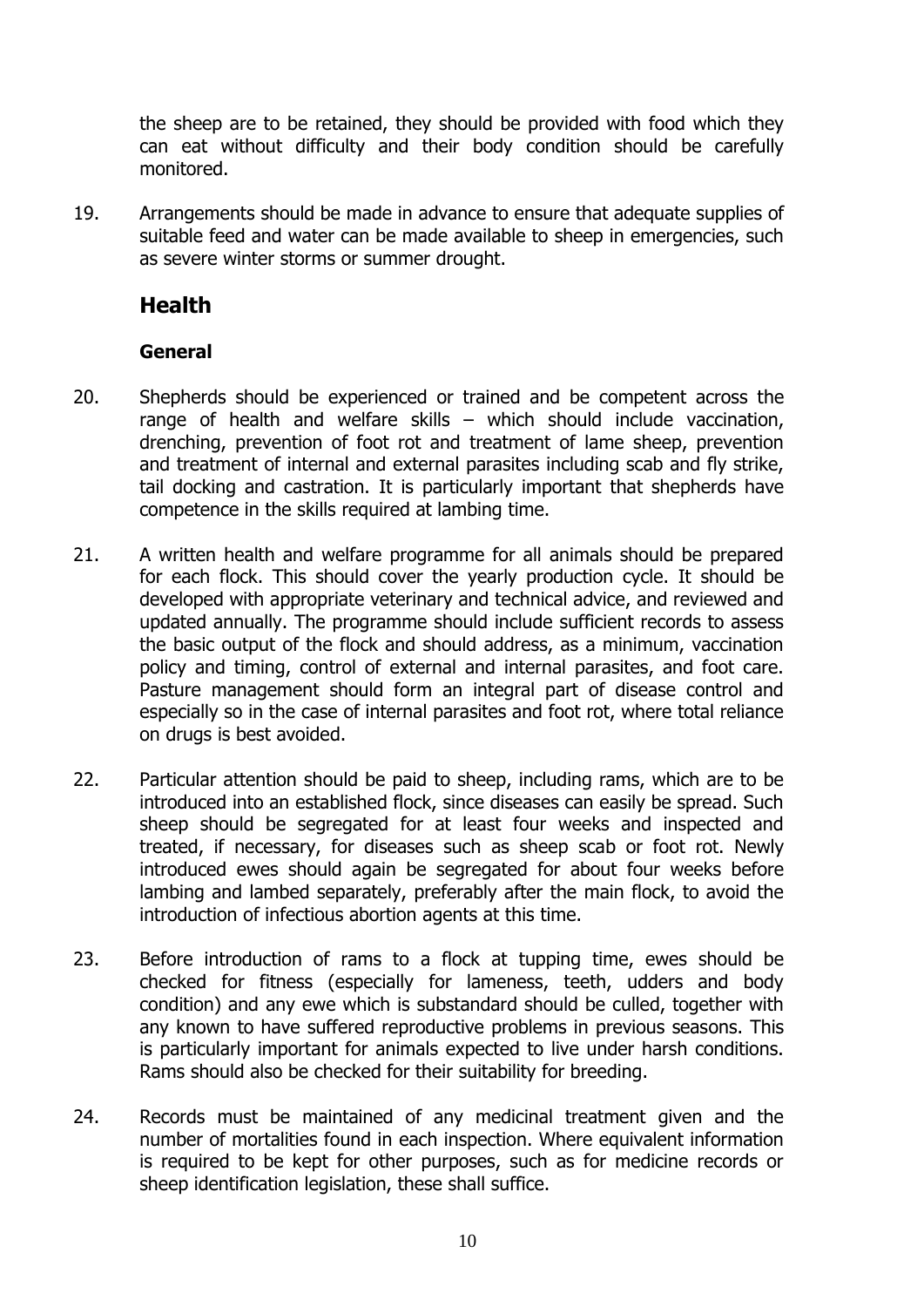#### <span id="page-11-0"></span>**Inspection**

25. The health and welfare of animals depend upon regular supervision. Shepherds should carry out inspections of the flock at intervals appropriate to the circumstances in which sheep are kept and pay particular attention to signs of injury, distress, illness or infestation (e.g. sheep scab, fly strike, lameness and mastitis) so that these conditions can be recognised and dealt with promptly. The frequency of inspection will depend on factors which affect sheep welfare at any particular time, such as housing, lambing, fly strike and adverse winter weather conditions.

#### <span id="page-11-1"></span>**Condition Scoring**

26. Sheep farmers and shepherds should be aware that the use of condition scoring can contribute significantly to good husbandry. Condition scoring is an easy technique to learn and allows the body reserves of individual sheep to be assessed quickly. The information gained enables high standards of husbandry to be achieved and can prevent a welfare problem from developing. This technique enables the identification of animals requiring special care. For example, a condition score in a significant number of the flock of less than 2 for lowland sheep, and of 1.5 for those on the hill, can indicate inadequate management and the need for positive steps to rectify the situation.

#### <span id="page-11-2"></span>**Lameness**

- 27. Lameness in any animal is usually an indication of pain. Lameness in sheep is one of the most common signs of ill health and discomfort. It has clear adverse welfare implications and also affects the performance and production of both ewes and rams. A significant percentage of sheep with chronic lameness may be indicative of poor overall welfare standards within the flock.
- 28. Good stockmanship, including frequent and thorough inspection along with correct diagnosis and implementation of a suitable programme of prevention and treatment, will help to reduce the incidence of lameness.
- 29. Lameness can originate in the feet or joints, although in adult sheep the foot is the most common site. A flock programme of foot care should be part of the written welfare programme referred to at paragraph 21. An effective foot care programme will include regular inspection of the sheep's feet. It may also necessitate regular and careful paring, treatment of infected feet and foot-bathing with a suitable solution, which is maintained at the manufacturer's recommended dilution, and, where appropriate, vaccination. If foot rot is a major cause of lameness or if normal treatments are unsuccessful, veterinary advice should be sought.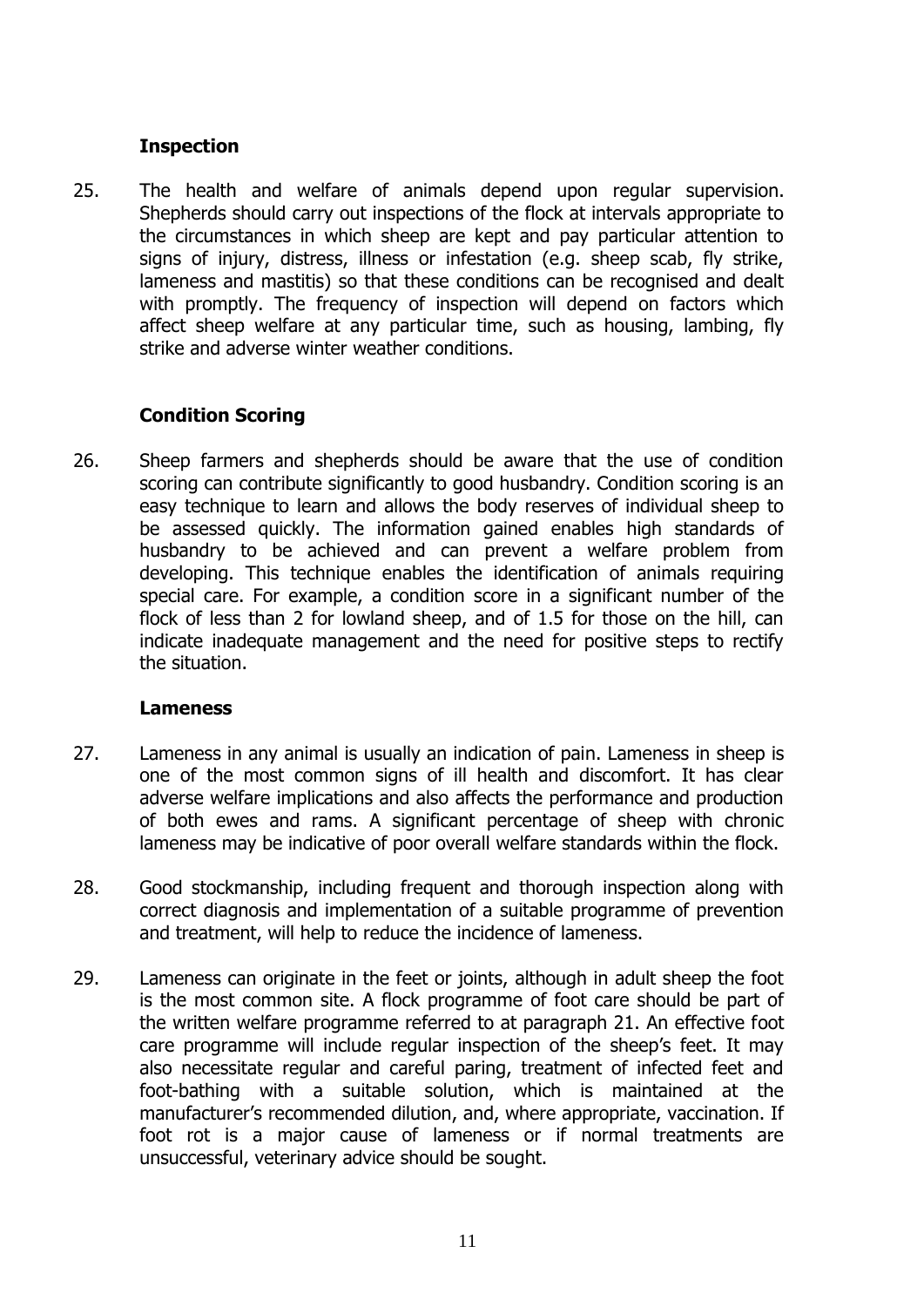- 30. Foot paring is a skilled procedure and can damage feet if carried out incorrectly or excessively. If in doubt, specialist advice should be sought.
- 31. If a chronically lame sheep does not respond to remedial treatment, it should be culled and not left to suffer. As such animals cannot be transported in a way which avoids further suffering, they should be slaughtered on the farm (see paragraph 37). In addition, sheep that cannot get up without assistance or sheep that can bear weight on only three legs when standing must not be transported. Sheep that can bear weight on all four feet but are slightly lame should not be consigned to market or sent on any journey which is likely to exacerbate the injury, however slight.

#### <span id="page-12-0"></span>**External Parasites**

32. Where external parasites, such as those causing scab or fly strike, ticks or lice, are likely to occur, sheep should be protected by dipping or by the use of an effective preventive chemical agent. Where sheep are clinically infected with such external parasites, effective treatment must be given without delay.

#### <span id="page-12-1"></span>**Internal Parasites**

33. Internal parasites should be controlled by grazing management and/or anthelmintic treatment administered at appropriate times based upon the life cycle of the parasite. Advice on appropriate timing, and steps to avoid the development of anthelmintic-resistant worms, should be sought from a veterinary surgeon or specialist adviser.

#### <span id="page-12-2"></span>**Casualties**

- 34. Injured, ailing or distressed sheep should be identified and treated without delay. Where the shepherd is able to identify the cause of ill health, he or she should take immediate remedial action. When in doubt, veterinary advice should be obtained as soon as possible.
- 35. Provision should be made, and used when necessary, for the segregation and care of sick or injured animals. Unfit sheep (including infirm, diseased, ill and injured animals) should be removed from flocks.
- 36. If an unfit sheep does not respond to treatment, it should be culled or humanely killed on-farm. It is an offence to cause, or to allow, unnecessary pain or unnecessary distress by leaving a sheep to suffer.
- 37. In an emergency, it may be necessary to kill an animal immediately to prevent suffering. In such cases, the animal should be destroyed in a humane manner and, where possible, by a person experienced and/or trained both in the techniques and the equipment used for killing sheep.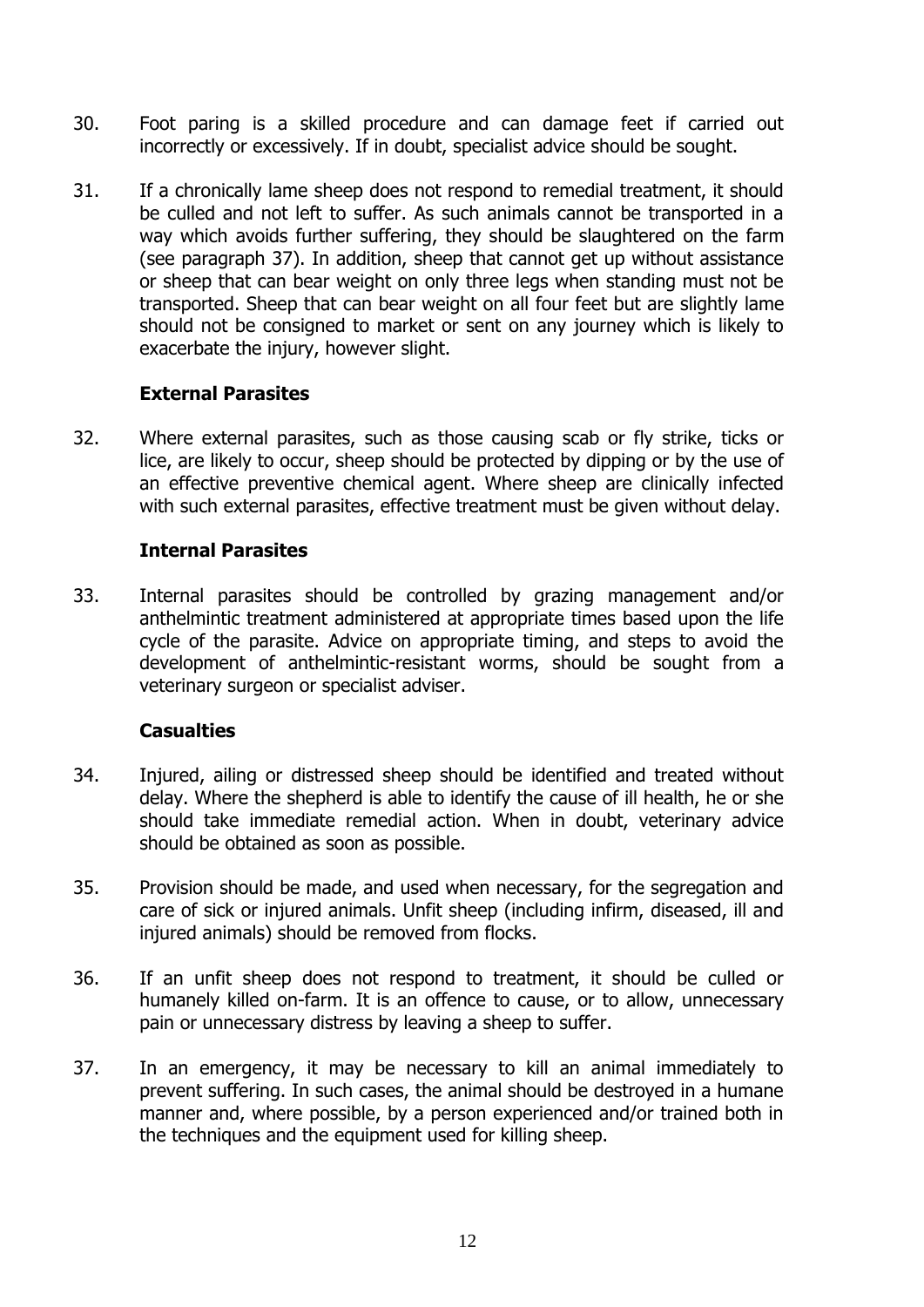- 38. If animals are killed or slaughtered on-farm, other than in an emergency, the operation may only be carried out using a permitted method and in accordance with current welfare at slaughter legislation.
- 39. An unfit sheep may be transported  $on/y$  if it is being taken for veterinary treatment/diagnosis or is going to the nearest available place of slaughter and then only provided it is transported in a way which is not going to cause it further suffering. Further advice can be found in a DEFRA booklet which gives guidance on the transport of casualty farm animals (see Appendix - p. 22).

#### <span id="page-13-0"></span>**Dosing and Vaccination Equipment**

- 40. Care should be taken to ensure that all equipment used in dosing, vaccination and treatment is maintained to a satisfactory standard. Equipment used for any injections should be frequently cleansed and sterilised to avoid infections. Ideally, disposable needles should be used. Dosing gun nozzles should be of a size suitable for the age of the sheep. Hazardous objects such as needles should be disposed of safely in accordance with current legislation.
- 41. Where necessary, the shepherd should receive training in the use and maintenance of equipment used for dosing, vaccination and treatment.

#### <span id="page-13-1"></span>**Management**

#### <span id="page-13-2"></span>**General**

- 42. All fields and buildings should be kept clear of debris such as wire or plastic, which could be harmful to sheep.
- 43. When sheep are outdoors in winter, and particularly when fed on root crops, they should be allowed either to run back to pasture or to a straw bedded area, which gives a more comfortable lying area as well as limiting the buildup of mud or dung on the fleece. Where there is no natural shelter for the sheep, artificial shelter, such as the placement of straw bales, should be provided.

#### <span id="page-13-3"></span>**Marking**

44. Permanent marking of sheep by, for example, ear tattooing or tagging, should be carried out only by a skilled stockman using properly maintained instruments. Ear tags should be suitable for use in sheep. Wherever possible, marking should not be undertaken during the fly season. If marking does have to be carried out during the fly season, farmers should take measures which will prevent or reduce the threat of fly strike. Where, for flock management purposes, ear marking is by notching or punching, this should be done using proprietary equipment. If horned breeds of sheep are to be marked for flock management purposes, horn branding is to be preferred.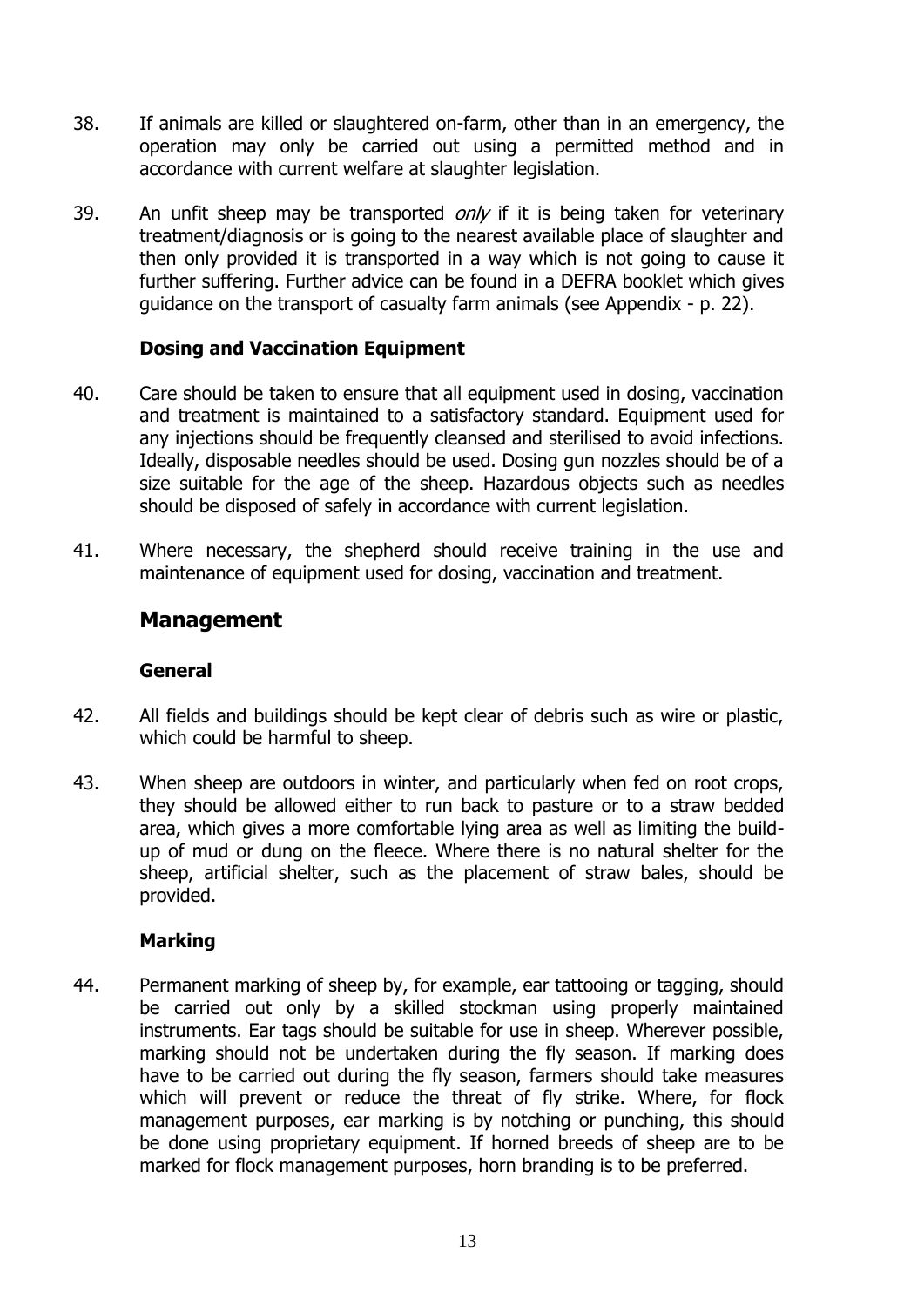45. Aerosols or paints used for temporary marking should be non-toxic.

#### <span id="page-14-0"></span>**Handling**

- 46. All sheep farmers should have easily operated and efficient handling pens, to facilitate routine management and treatment, on a size and scale to suit the flock numbers. Pens and floors should be maintained in good repair and should not have any sharp edges or projections, which might injure sheep.
- 47. When sheep are to be transported, well-designed collecting, loading and unloading facilities should be available on the farm. It is helpful if the sheep are familiar with these handling pens in order to minimise stress levels.
- 48. Sheep should *not* be caught by the fleece alone. They should be handled or restrained by means of a hand or an arm under the neck (holding the neck wool, if necessary) with the other arm placed on or around the rear. Lifting or dragging sheep by the fleece, tail, ears, horns or legs is unacceptable. Care should be taken with horns, which may be broken off if sheep are roughly handled.
- 49. Devices such as raddles, harnesses, tethers and yokes should be of suitable material and should be properly fitted and adjusted to avoid causing injury or discomfort. They should be checked regularly and should not be used for longer than necessary. Tethering by the horns is unacceptable.

#### <span id="page-14-1"></span>**Fencing and Hedges**

- 50. Fences and hedges should be well-maintained so as to avoid injury to sheep and prevent entanglement. Where any type of mesh fencing is used, particularly for horned sheep, and around lambing fields, it should be checked frequently so that any animals which are caught can be released.
- 51. Electric fences should be designed, installed, used and maintained so that contact with them does not cause more than momentary discomfort to the sheep. Electric mesh fencing should not be used for horned sheep.

#### <span id="page-14-2"></span>**Shearing**

- 52. Every mature sheep should have its fleece removed at least once a year.
- 53. Shearers should be experienced, competent and have received adequate training in shearing techniques. Inexperienced shearers should be supervised by suitably competent staff. When shearing, care should be taken not to cut the skin of the sheep. Where a wound does occur, immediate treatment should be given.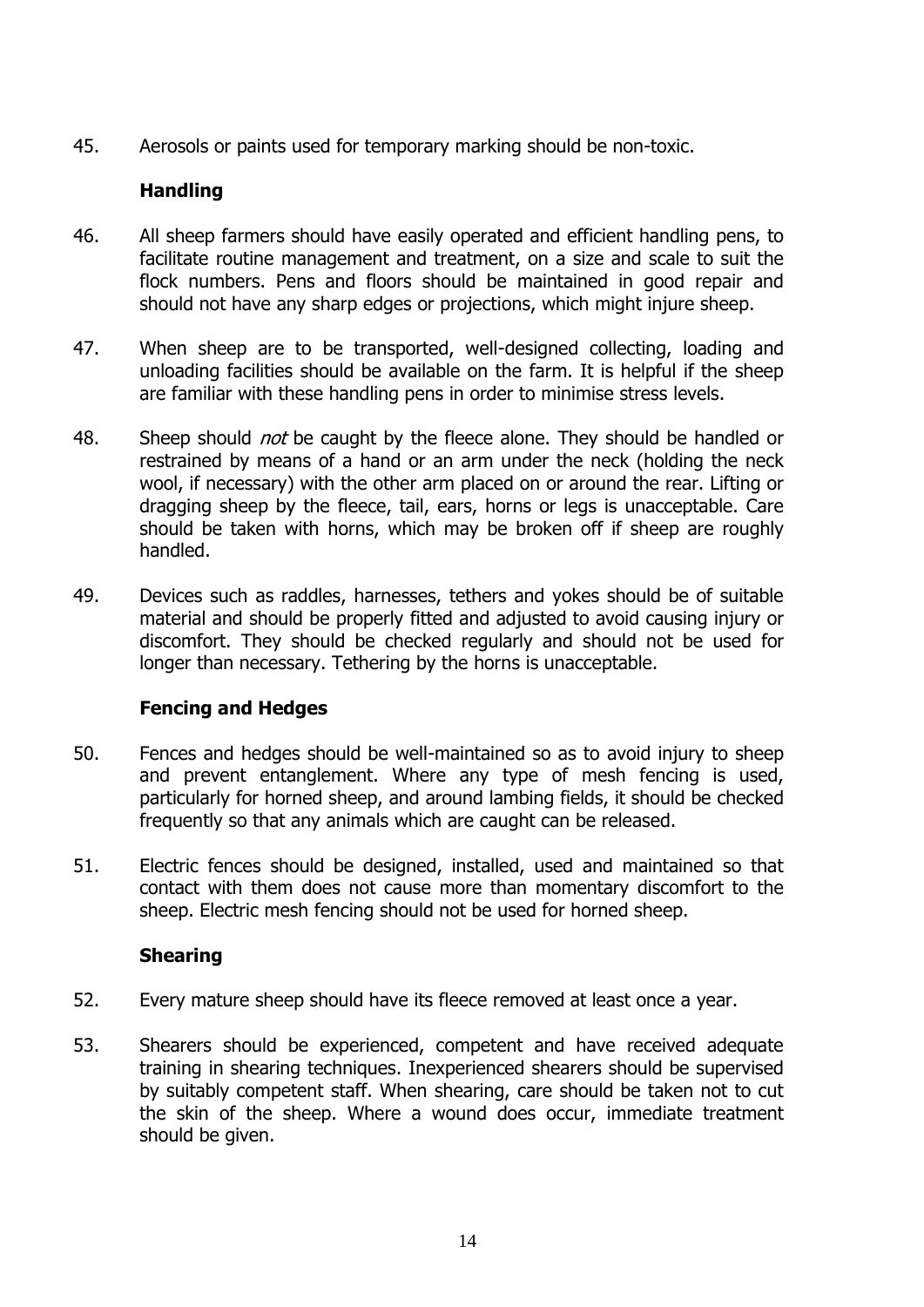- 54. Shearers and all contractors should clean and disinfect their equipment between flocks to minimise the risk of spreading disease.
- 55. Full use should be made of weather forecasts and shelter to avoid excessive cold stress to newly shorn sheep at whatever time of year shearing is carried out.
- 56. Winter shearing is not a suitable practice unless the sheep are housed.
- 57. Sheep which were shorn and housed in winter should be turned out to grass in spring only when the fleece has regrown to 15–20 mm in length and when weather conditions are favourable. Where adequate natural shelter is not available, other means should be adopted, such as the provision of straw bales.

#### <span id="page-15-0"></span>**Castration**

- 58. Farmers and shepherds should consider carefully whether castration is necessary within any particular flock. Castration is unlikely to be necessary where lambs will be finished and sent to slaughter before reaching sexual maturity. The procedure should only be carried out when lambs are likely to be retained after puberty and where it is necessary to avoid welfare problems associated with the management of entire males.
- 59. Account should be taken not only of the pain and distress caused by castration but also the stress imposed by gathering and handling, and the potential risk of infection. For very young lambs gathered in large groups, there is a real risk of mis-mothering, which may lead ultimately to starvation and death.
- 60. Castration should not be performed on lambs until the ewe/lamb bond has become established.
- 61. Castration may only be carried out in strict accordance with the law. The procedure should be performed by a competent, trained operator. Once a lamb is over three months of age, castration may only be performed by a veterinary surgeon using a suitable anaesthetic. Shepherds should only carry out surgical castration after having first considered and ruled out alternative methods, in discussion with their veterinary surgeon.

#### <span id="page-15-1"></span>**Tail docking**

62. Farmers and shepherds should consider carefully whether tail docking within a particular flock is necessary. Tail docking may be carried out only if failure to do so would lead to subsequent welfare problems because of dirty tails and potential fly strike. If it is considered that both tail docking and castration are necessary, thought should be given to performing both operations at the one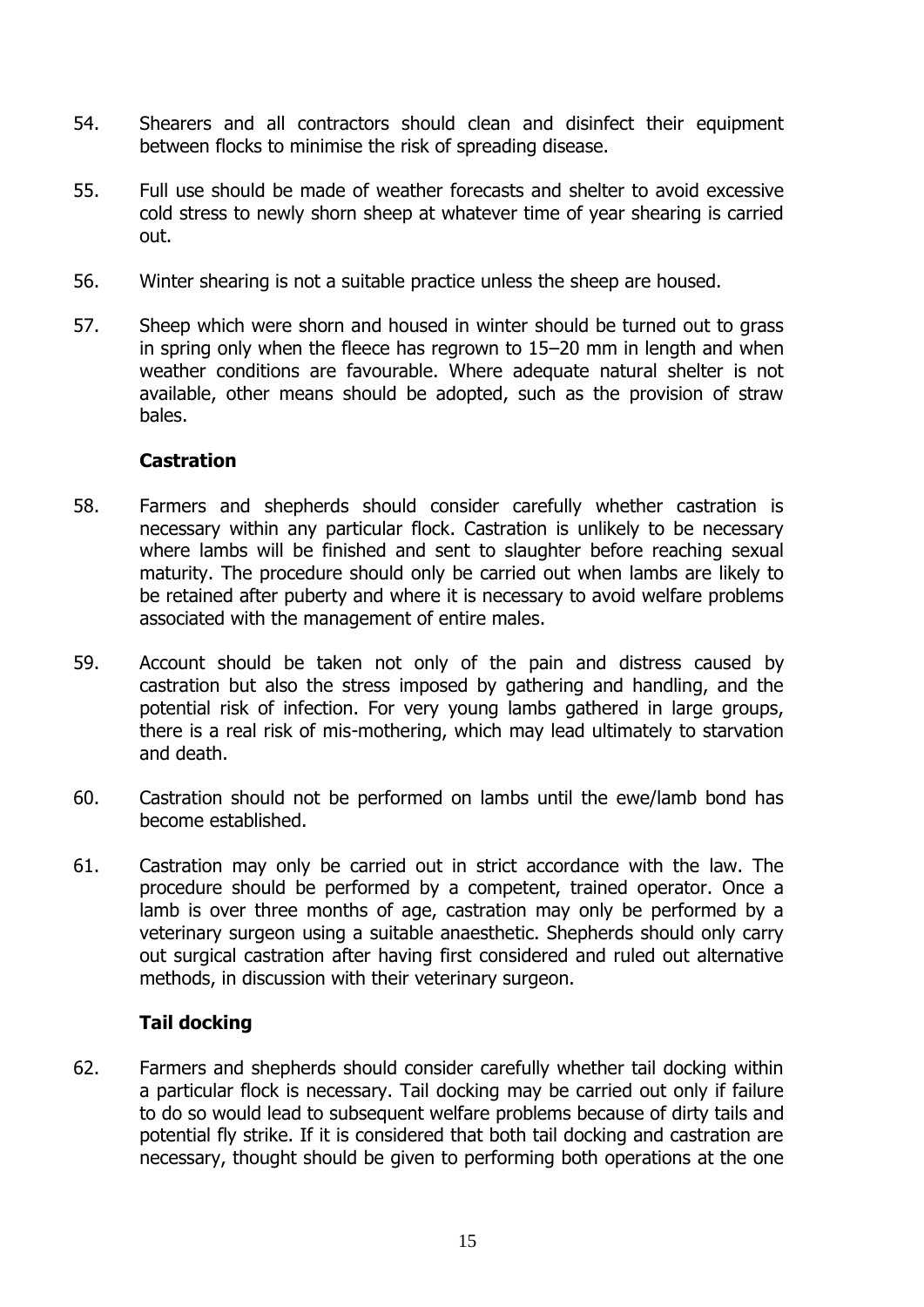time of handling, so as to minimise disruption and the potential for mismothering and distress.

63. Tail docking must be carried out only in strict accordance with the law. The procedure should be performed by a competent, trained operator.

#### <span id="page-16-0"></span>**Tooth Grinding**

64. Tooth grinding of sheep is prohibited by law.

#### <span id="page-16-1"></span>**Electro-immobilisation, vasectomy and electro-ejaculation**

65. The electro-immobilisation of sheep is prohibited by law. Vasectomy or electro-ejaculation may be carried out only by a veterinary surgeon.

#### <span id="page-16-2"></span>**Dehorning or disbudding**

66. Dehorning or disbudding of a sheep by lay persons is against the law, except for the trimming of ingrowing horn in certain circumstances. Horned sheep, especially rams, should be regularly inspected to ensure that neither the tip nor any other part of the horn is in contact with the face.

# <span id="page-16-3"></span>**Breeding Techniques**

- 67. The body condition of the ewe and nutritional management prior to tupping have a marked effect on the ovulation rate and eventual litter size. The ram should also be in appropriate body condition. Farmers and shepherds should be aware of the influence of pre-mating management upon the subsequent needs of the ewe in pregnancy, and should plan accordingly.
- 68. It is possible to manipulate the time and pattern of lambing by using vasectomised rams, intra-vaginal progestagen sponges – with or without pregnant mare serum gonadotrophin (PMSG) – or administration of melatonin. If the lambing date is changed and/or litter size is increased, account should be taken of the special requirements for feed, labour and other inputs both before and at lambing time, when the welfare of ewes is under particular pressure. In particular, housing or shelter should be available if lambing is to take place in adverse weather conditions.
- 69. Any person using artificial insemination should be trained and competent in the technique.
- 70. Laparoscopic artificial insemination is a surgical technique which must be carried out only by a veterinary surgeon using an anaesthetic.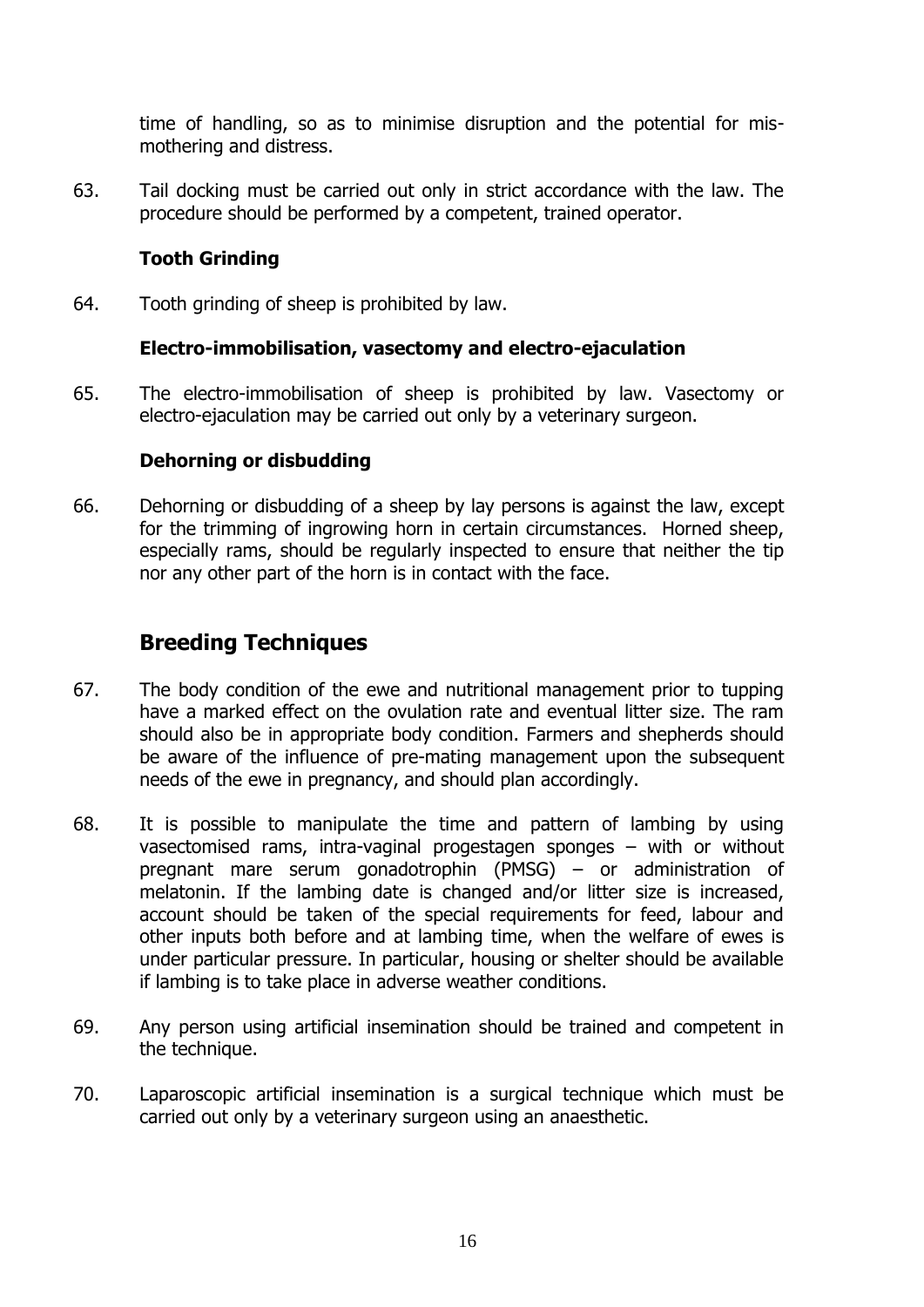71. Treatment of ewes using hormones to produce multiple embryos and subsequent embryo transfer must be carried out only by a veterinary surgeon. Embryo transfer is an act of veterinary surgery.

# <span id="page-17-0"></span>**Pregnancy and Lambing**

- 72. The nutritional management of pregnant ewes is particularly important. Both condition scoring and scanning can be of benefit.
- 73. Pregnant and nursing ewes should receive adequate food to ensure the development of healthy lambs and to maintain the health and bodily condition of the ewe.
- 74. Scanning can be a valuable aid to management. However, scanning is an addition to good husbandry not a replacement. The scanning procedure allows barren, single, twin and triplet bearing ewes to be managed as separate groups. A combination of scanning and condition scoring allows ewes carrying more than one lamb, and thin ewes, to be separated for special feeding and supervision. Equipment should be properly cleansed and disinfected between flocks.
- 75. Heavily pregnant ewes should be handled with care to avoid distress and injury, which may precipitate premature lambing. However, if a heavily pregnant ewe requires treatment, such as for lameness, she should receive appropriate treatment as soon as possible and not be left untreated until after lambing.
- 76. A large proportion of ewe mortalities occur during the period around lambing, so particular skill and expertise are required at this time. Severe damage can be caused through inexperience when assisting a ewe in difficulties. Shepherds should therefore be experienced and competent before having responsibility for a flock at lambing time. Where necessary, they should receive training.
- 77. Shepherds should pay particular attention to cleanliness and hygiene of equipment and pens during pregnancy and lambing. Personal cleanliness is essential when assisting ewes to lamb. Attention to cleanliness and hygiene is also important in the lambing area and pens used in treating or assisting lambing ewes. Lambing pens, sufficient in number and size, should be easily accessible and on a dry, well-drained site. Each pen should be provided with a hay rack, feed trough and water bucket. If the pens are outdoors, their tops should be covered.
- 78. There may be times when even a proficient shepherd experiences difficulty in delivering a lamb single-handed. In such cases, assistance should be called immediately.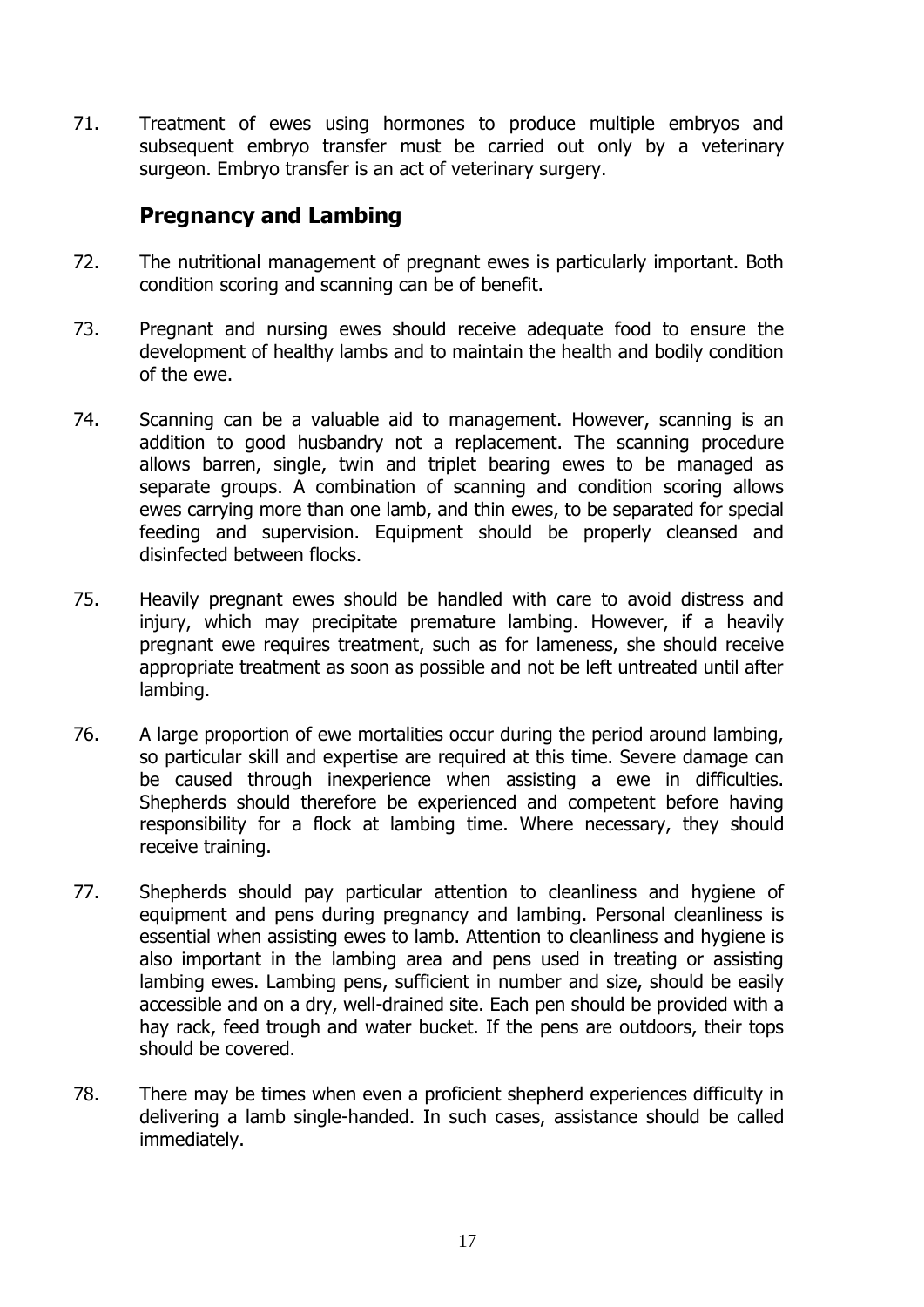- 79. Any ewe with a prolapse should be treated immediately using an appropriate technique and, where necessary, veterinary advice should be sought.
- 80. Embryotomy, the dissection and removal of a foetus which cannot be delivered naturally, should be carried out on dead lambs only. It should *never* be used to remove a live lamb.
- 81. Every effort should be made to prevent the build-up and spread of infection by ensuring that lambing pens are provided with adequate, clean bedding and are regularly cleansed. It is particularly important to ensure that dead lambs and afterbirths are removed and disposed of in a suitable manner without delay.
- 82. Shepherds should be able to recognise lambs in need of resuscitation and be familiar with resuscitation techniques and survival aids, such as feeding by stomach tube and use of a warmer box. A DEFRA booklet on improving lamb survival gives further information (see Appendix - p. 22).
- 83. It is vital that every newly-born lamb receives colostrum from its dam, or from another source, as soon as possible and in any case within three hours of birth. Adequate supplies of colostrum should always be available for use in emergencies, such as when a ewe lambs with poor milk supplies.
- 84. A source of heat (for example a warmer box) should be available to revive weak lambs, but care should be taken to avoid overheating.
- 85. Where lambing takes place outdoors, some form of shelter or windbreak should be available.
- 86. The problem of mis-mothering, which occurs particularly during gathering, handling, transport or dipping of ewes and lambs, should be reduced by keeping group size to a minimum. Identifying lambs and mothers is also beneficial, using non-toxic colour markers.
- 87. Wherever possible, young lambs, other than with their mothers, should not be sold at market. Arrangements for the direct transfer of orphan lambs from farm to farm, rather than through a market, should be encouraged in order to minimise disease risk. The law forbids the transport and the sale at market of lambs with an unhealed navel.

# <span id="page-18-0"></span>**Artificial Rearing**

88. Artificial rearing of lambs requires close attention and high standards of supervision and stockmanship if it is to be successful. It is essential that all lambs should start with an adequate supply of colostrum.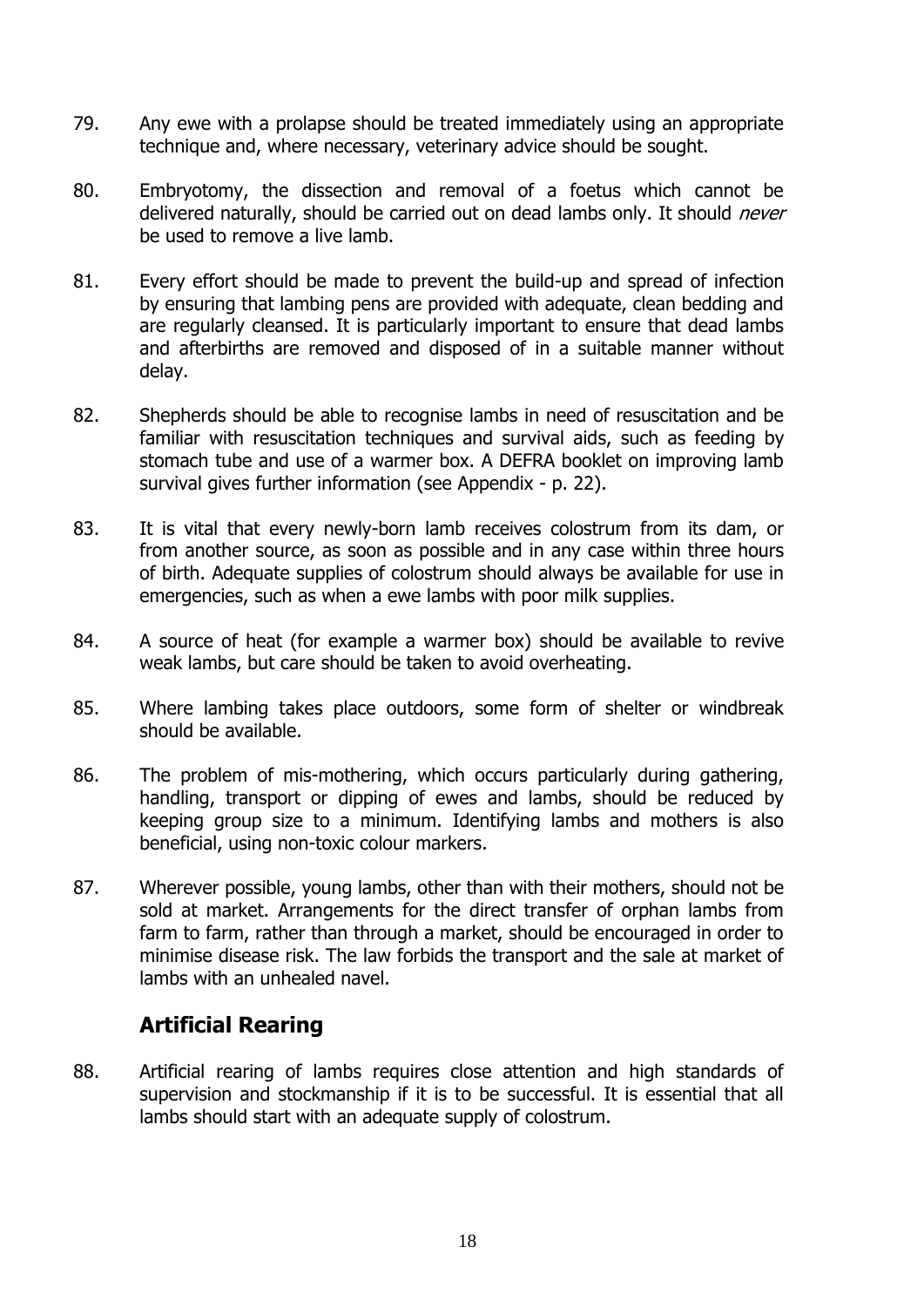- 89. All lambs should receive an adequate amount of suitable liquid feed, such as ewe milk replacer, at regular intervals each day for at least the first four weeks of their life.
- 90. From the second week of life, lambs should also have access to palatable and nutritious solid food (which may include grass) and always have access to fresh, clean water.
- 91. Where automatic feeding equipment is provided, lambs should be trained in its use to ensure that they regularly consume an adequate amount of food and the equipment should be checked daily to see that it is working properly.
- 92. Troughs should be kept clean and any stale feed removed. Automatic feeding systems must be well-maintained and checked daily. Equipment and utensils used for liquid feeding should be thoroughly cleansed and sterilised at frequent intervals.
- 93. A dry bed and adequate draught-free ventilation should be provided.
- 94. Where necessary, arrangements should be made to supply safe supplementary heating for very young lambs.
- 95. Suitable accommodation should be available for sick or injured lambs. This should be separate from other livestock.
- 96. Until weaning, housed lambs should be kept in small groups to facilitate inspection and limit the spread of disease.
- 97. Where young lambs are being reared at pasture without their mothers, care should be taken to ensure that they have adequate shelter.

#### <span id="page-19-0"></span>**Housing**

#### <span id="page-19-1"></span>**General**

- 98. Winter housing of sheep can improve welfare, but problems of both disease and welfare can arise when large numbers are kept together. Advice should be sought on the design, construction or modification of buildings. Adequate ventilation without draughts is of particular importance, as also is the provision of sufficient trough space and lying area.
- 99. The greater the restriction imposed on a sheep through housing systems, the less the animal is able to use its instinctive behaviour to minimise the effects of any imposed, unfavourable conditions. Housed sheep require continuing conscientious attention by staff well-trained in the nutritional and environmental needs of the sheep.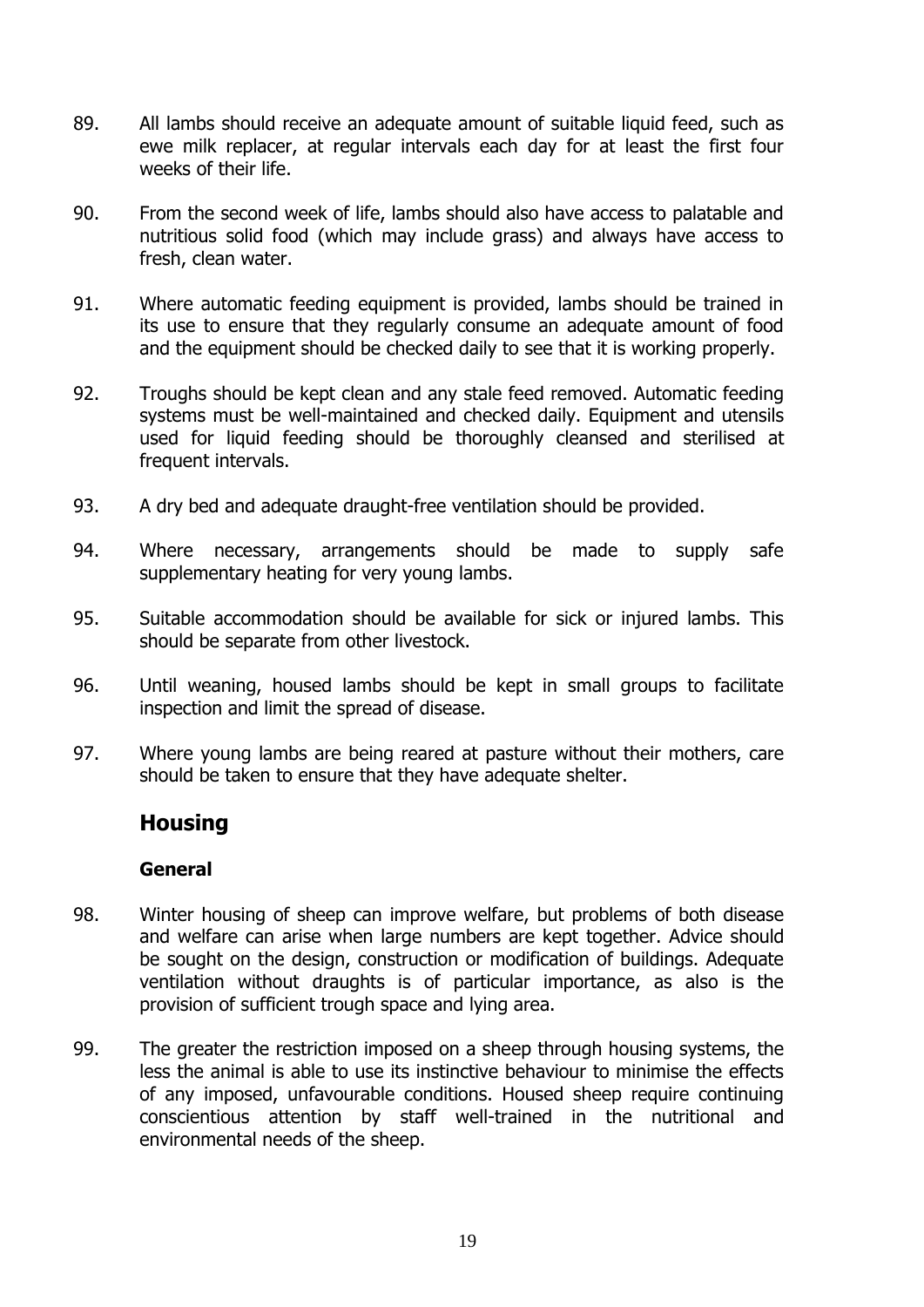- 100. When changes are made to sheep husbandry systems which involve installing more complex or elaborate equipment than had previously been used, consideration should be given to the welfare of the animals and the need for the training of the shepherd.
- 101. Dry, clean, comfortable conditions under foot should be provided to minimise foot rot and hygiene problems. Regular provision of fresh bedding is particularly important at lambing time.
- 102. When first housed, sheep should be both dry and free from foot rot. Sheep affected by foot rot should be segregated and treated immediately in order to prevent it from becoming a flock problem.

#### <span id="page-20-0"></span>**Ventilation**

103. Effective ventilation of buildings (to avoid high humidity, condensation and draughts) is essential, as sheep are particularly susceptible to respiratory diseases. Properly designed ventilation will permit the free circulation of air above sheep height and avoid draughts at sheep level.

#### <span id="page-20-1"></span>**Buildings and Equipment**

- 104. The law sets minimum requirements for the housing of sheep.
- 105. Internal surfaces of housing and pens should be made of materials which can be cleansed and disinfected or be easily replaced when necessary.
- 106. Surfaces should not be treated with paints or wood preservatives which may cause illness or death. There is a risk of lead poisoning from old paintwork, especially when second-hand building materials are used.
- 107. All floors should be designed, constructed and maintained so as to avoid discomfort, stress or injury to the sheep. Regular maintenance is essential.
- 108. Solid floors should be well-drained and the sheep provided with dry bedding.
- 109. Newly-born and young lambs should not be put on slatted floors unless suitable bedding is also provided.
- 110. Water bowls and troughs should be constructed and sited so as to avoid fouling and to minimise the risk of water freezing in cold weather. They should be kept thoroughly clean and should be checked at least once daily, and more frequently in extreme conditions, to ensure that they are in working order.
- 111. Troughs should be designed and installed in such a way as to ensure that small lambs cannot get into them and drown.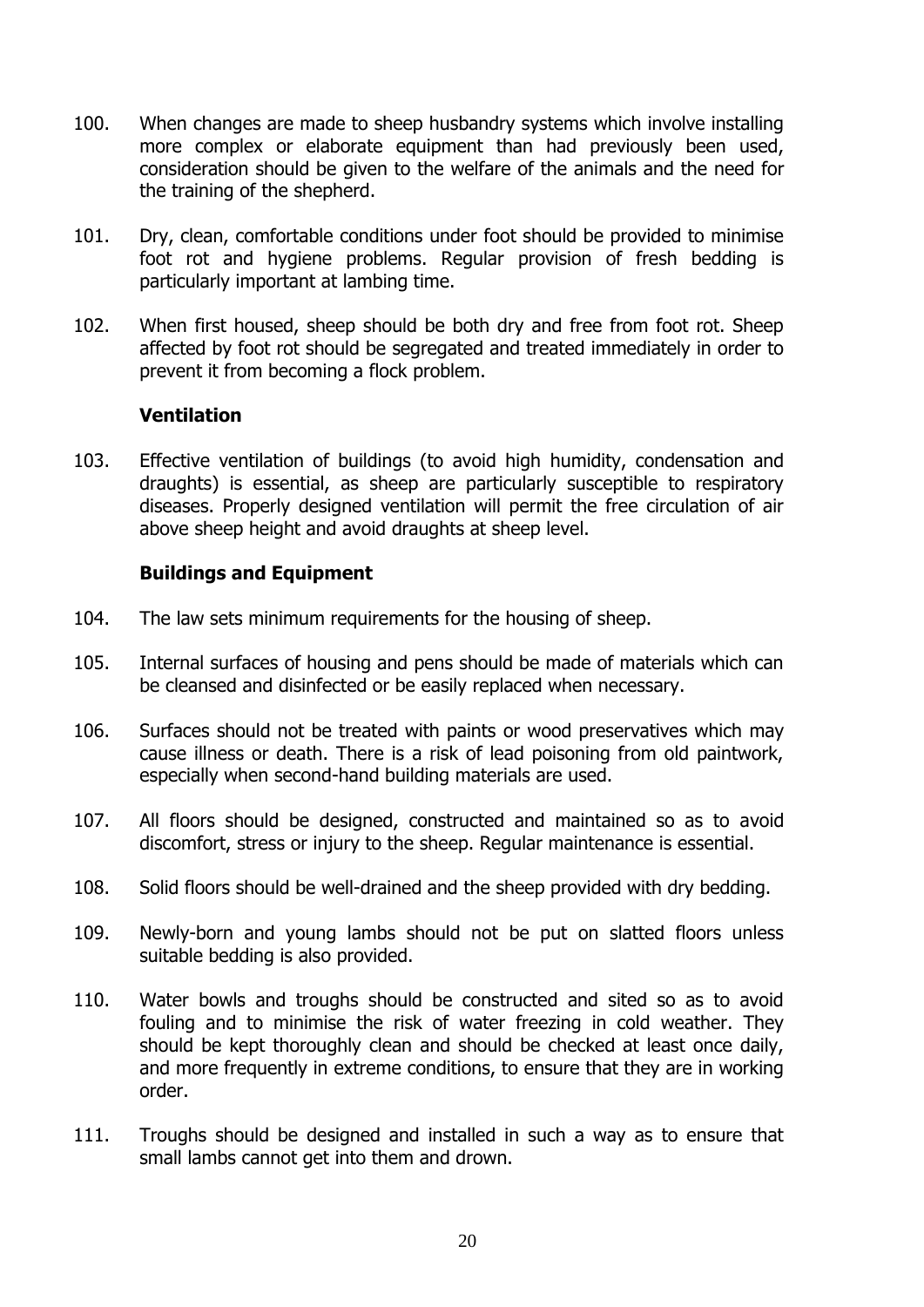- 112. For sheep given concentrate feed, when all animals are fed together, it is important to have adequate trough space to avoid competition and aggression. In normal practice, approximately 30 cm of trough space is needed for hill ewes and approximately 45 cm for the larger lowland ewes. Excessive competition is detrimental to sheep welfare.
- 113. When feeding hay and silage *ad lib.*, trough space should normally be provided within the range 10–12 cm per ewe, dependent upon size. Racks and troughs should be positioned and designed to avoid injury, discomfort and damage to sheep.

#### <span id="page-21-0"></span>**Lighting**

- 114. The law requires that fixed or portable lighting be available so that sheep kept in buildings can be thoroughly inspected at any time.
- 115. Throughout the hours of daylight, the level of indoor lighting, natural or artificial, should be such that all housed sheep can be seen clearly by the shepherd.
- 116. The space allowance and group size for housed sheep should be determined according to age, size and class of livestock. Some examples of current good practice, with adequate ventilation and well-bedded on straw indoors, are set out below.

| Lowland ewes<br>(60-90 kg live weight)                                     | 1.2–1.4 $m2$ floor space per<br>ewe during pregnancy               |
|----------------------------------------------------------------------------|--------------------------------------------------------------------|
| Lowland ewes after lambing<br>with lambs at foot up to<br>six weeks of age | $2.0 - 2.2$ m2 floor space<br>per ewe and lambs                    |
| Hill ewes<br>(45–65 kg live weight)                                        | $1.0 - 1.2$ m <sup>2</sup> floor space<br>per ewe during pregnancy |
| Hill ewes after lambing,<br>with lambs at foot up<br>to six weeks of age   | $1.8 - 2.0$ m <sup>2</sup> floor space<br>per ewe and lambs        |
| Lambs up to 12 weeks old                                                   | $0.5-0.6$ m <sup>2</sup> floor space<br>per lamb                   |
| Lambs and sheep 12 weeks<br>to 12 months old                               | $0.75-0.9$ m <sup>2</sup> floor space<br>per lamb/sheep            |
| Rams                                                                       | 1.5–2.0 $m2$                                                       |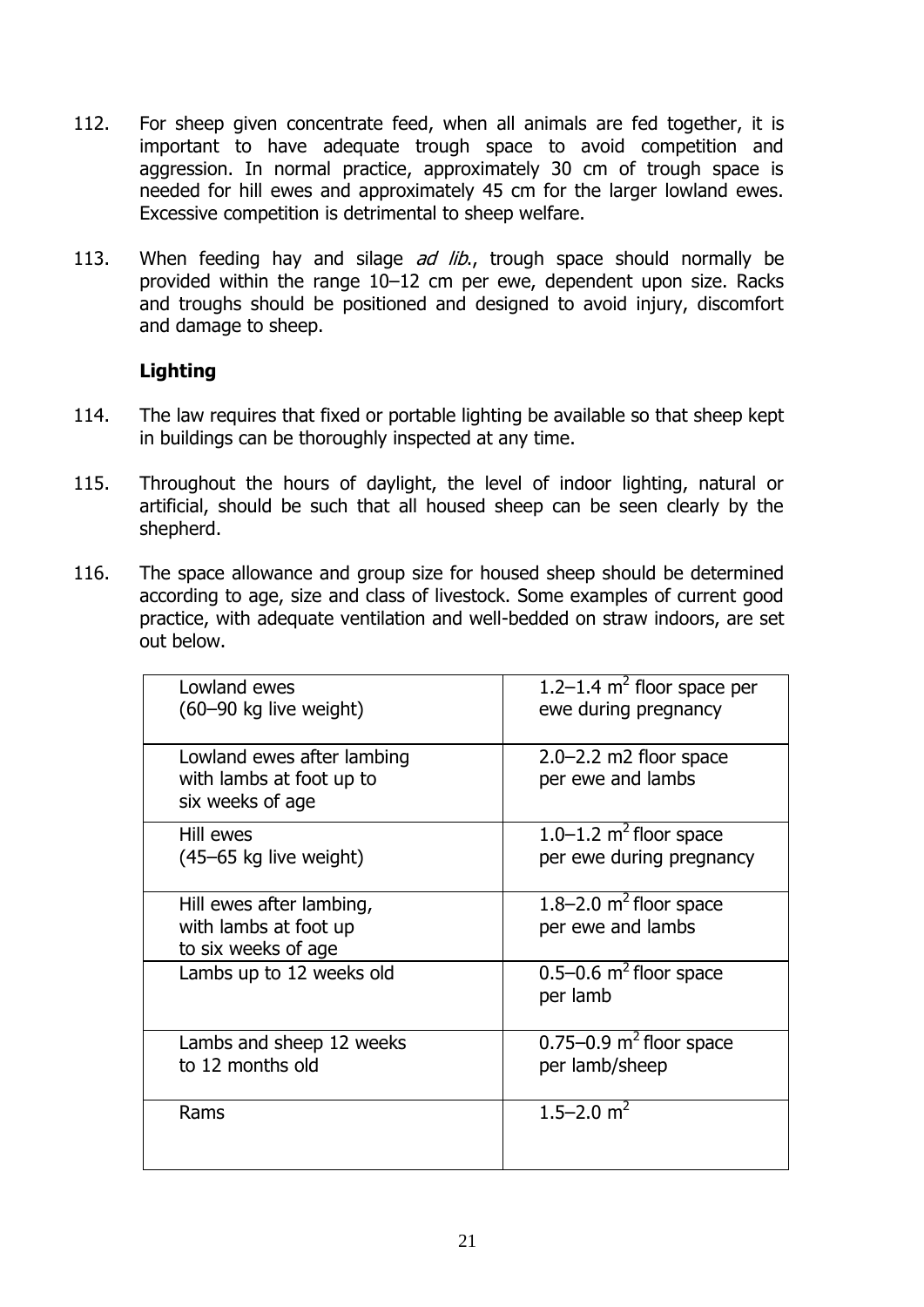#### **Shorn sheep**

The space allowances may be reduced by 10% for winter-shorn sheep. However no corresponding reduction should be made in respect of the amount of trough space allocated – see paragraphs 112 and 113.

#### **Group size**

Where possible, pregnant ewes should be kept in groups of less than 50 to allow for better individual recognition and attention at lambing time.

#### <span id="page-22-0"></span>**Mechanical equipment and services**

- 117. All equipment and services including water bowls and troughs, ventilating fans, heating and lighting units, milking machines, fire extinguishers and alarm systems should be cleaned and inspected regularly and kept in good working order.
- 118. The law requires all automatic equipment used in intensive systems to be thoroughly inspected by the shepherd, or other competent person, not less than once each day to check that there is no defect. Any defect must be rectified immediately.
- 119. All electrical installations at mains voltage should be inaccessible to sheep, well-insulated, safeguarded from rodents and properly earthed.

#### <span id="page-22-1"></span>**Fire and other Emergency Precautions**

- 120. Farmers should make advance plans for dealing with emergencies such as fire, flood or disruption of supplies and should ensure that all staff are familiar with the appropriate emergency action.
- 121. Design advice is important when constructing or modifying a building. There should be provision for livestock to be released and evacuated quickly in the event of an emergency. Consideration should be given to installing fire alarm systems which can be heard and acted upon at any time of the day or night.
- 122. If sheep are housed, knowledge of fire precautions by the farmer and all staff should be a priority. Further information can be found in the DEFRA booklet: Farm Fires: Advice on Animal Welfare (see Appendix - p. 22).
- 123. You can get expert advice on all fire precautions from fire safety officers at the Isle of Man Fire and Rescue Service.

# <span id="page-22-2"></span>**Hazards**

124. To minimise the risk of sheep being trapped in snow or being unable to gain shelter, care should be taken in siting shelters, shelter belts and fences.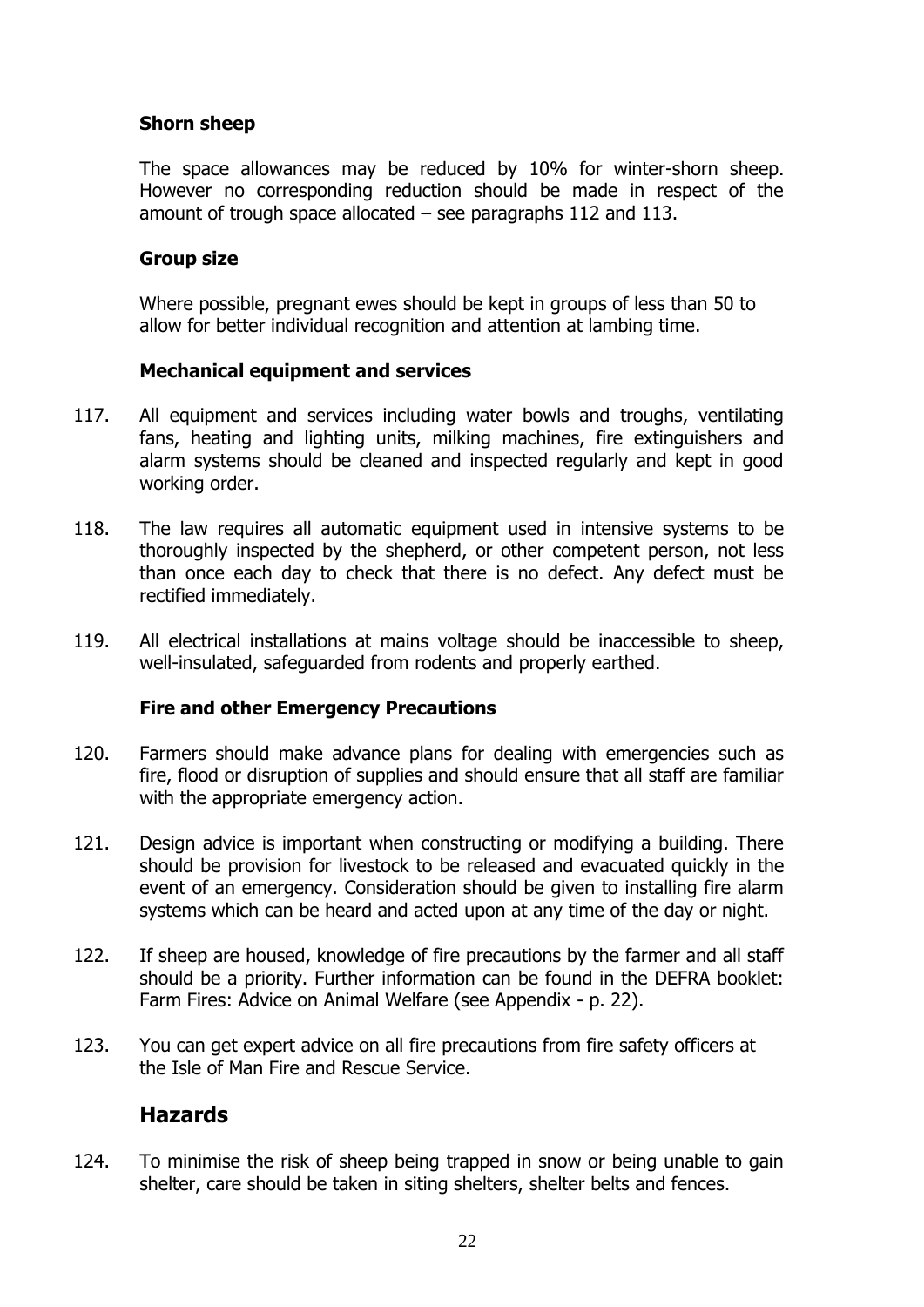- 125. As far as is practicable, sheep should be prevented from gathering in places where they may be buried by snow. Where possible, they should be allowed to move naturally or be shepherded into safer areas.
- 126. All sheep should be removed from areas that are in imminent danger of flooding.
- 127. Young lambs should be protected, as far as possible, from hazards such as open drains and predators.
- 128. Any dog is a potential hazard to sheep and should be kept under control on agricultural land. Well-trained sheepdogs, however, can greatly facilitate gathering and handling, particularly under extensive conditions. They should be trained so that they do not grip sheep. Sheepdogs should be well cared for and maintained in good health. They should be regularly wormed to eliminate endoparasites.

# <span id="page-23-0"></span>**Milk Sheep**

#### <span id="page-23-1"></span>**Management**

- 129. Milk sheep flocks are in many cases subjected to a more intensive system of husbandry than a conventional flock and will require especially vigilant stockmanship to ensure that their health and welfare are maintained.
- 130. Shepherds should be aware of specific problems relevant to milk sheep and the ways in which these may be avoided.
- 131. Some breeds of milk sheep appear to be especially susceptible to foot problems and these can be exacerbated by the husbandry methods under which the sheep are kept. The roadway, entrances and exits to buildings and fields should be well-maintained and kept as clean as possible.
- 132. Routine treatments to prevent foot problems should be adopted but care should be taken in the observance of withdrawal periods for any medicines used, particularly during lactation. Efforts to combat foot rot during the drying-off period are particularly important.
- 133. Milk sheep are naturally prolific and require particular attention to the level of nutrition provided during pregnancy and lactation.

#### <span id="page-23-2"></span>**Milking Practices**

134. Special attention should be paid to milking techniques, the adjustment of milking equipment and dairy hygiene. Milking should take place at least daily,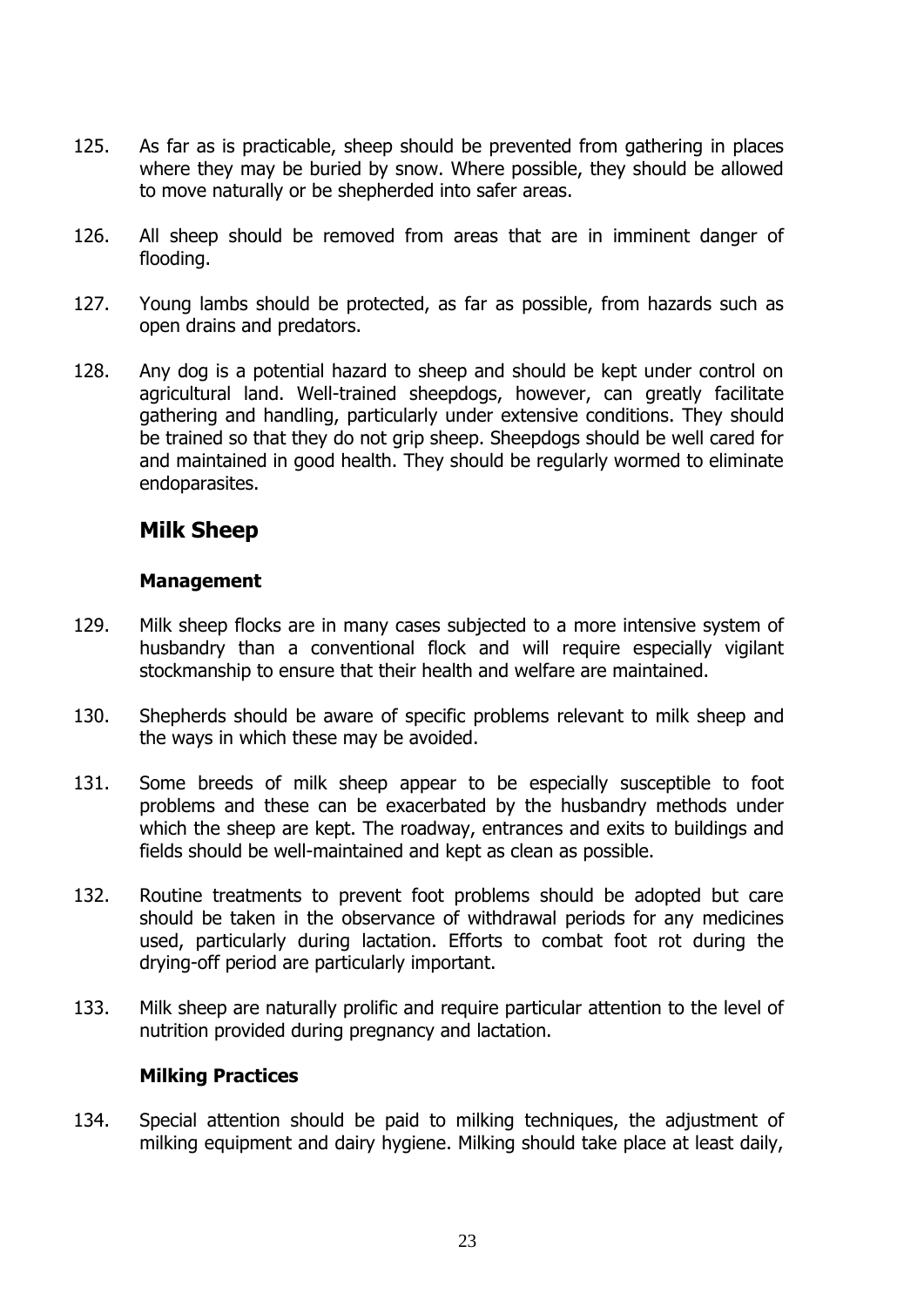on a regular basis, ensuring that ewes are not left with unrelieved, distended udders.

- 135. Before and after milking, hygiene measures should be adopted to reduce the spread of diseases of the mammary gland.
- 136. Good milking practices include careful handling, examination of foremilk and avoidance of excessive stripping.

#### <span id="page-24-0"></span>**Milking Parlours and Equipment**

- 137. Pens, ramps, milking parlours and milking equipment should be properly designed, constructed and maintained to prevent injury and distress.
- 138. It is essential to ensure that milking machines are functioning correctly by carrying out proper maintenance and adjustment of vacuum levels, pulsation rates and ratios, taking account of the manufacturers' recommendations.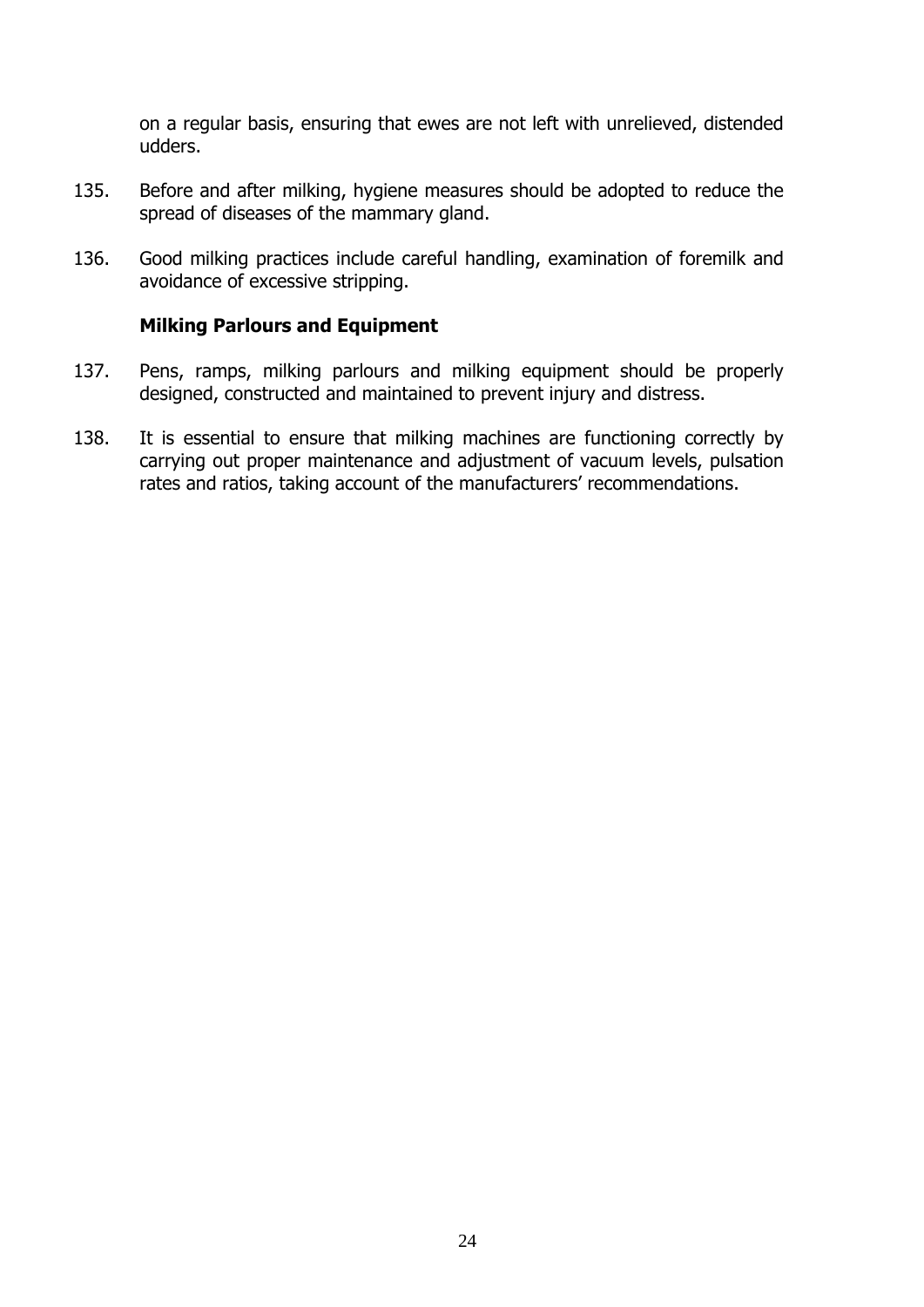# <span id="page-25-0"></span>**Appendix**

#### <span id="page-25-1"></span>**Publications related to sheep welfare available from DEFRA**

| PB No.      | <b>Title</b>                                                   |
|-------------|----------------------------------------------------------------|
| 0409        | Code of Practice - The Welfare of Animals in Livestock Markets |
| 0621        | Farm Fires: Advice on Farm Animal Welfare                      |
| 1147        | Emergencies on Livestock Farms                                 |
| 1149        | Lameness in Sheep                                              |
| 1387        | Guidance on the Transport of Casualty Farm Animals             |
| 1875        | <b>Condition Scoring of Sheep</b>                              |
| 2072        | Improving Lamb Survival                                        |
| 2111        | <b>Heat Stress in Sheep</b>                                    |
| DEFRA /     | A planned approach to feeding the ewe $-A$ guide to feeding in |
| <b>ADAS</b> | late pregnancy.                                                |

The latest contact information for DEFRA can be obtained from their website – http://www.defra.gov.uk

Alternatively, contact the Island's Animal Health Division.

Thie Slieau Whallian Foxdale Road St Johns Isle of Man IM4 3AS

# <span id="page-25-2"></span>**Telephone: 01624 685844**

Guidance on Manx legislation including notes on the Welfare of Livestock during Transport Order 1997 can also be obtained from Animal Health.